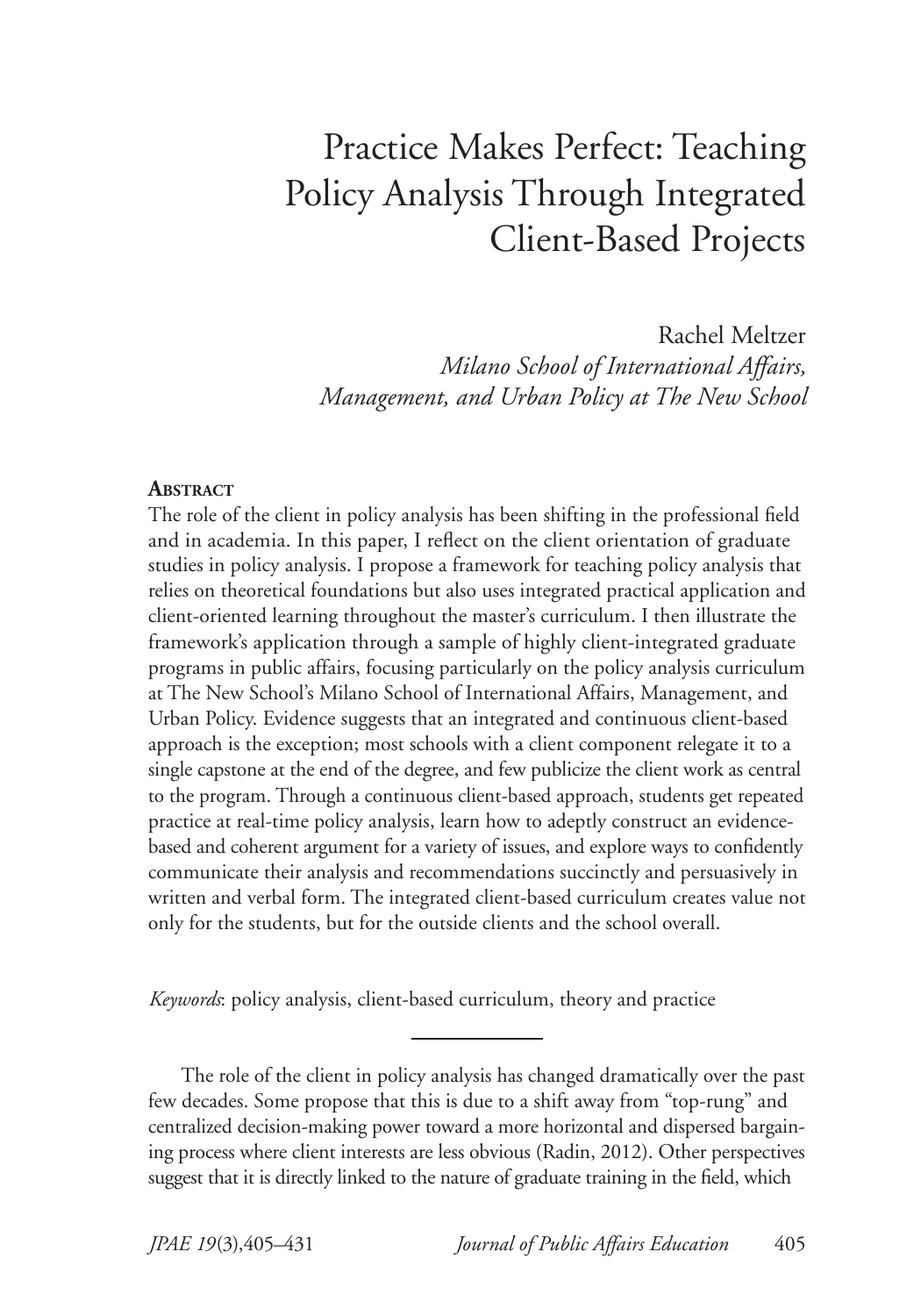has moved away from emphasizing the centrality of the client. Weimer and Vining (2011) distinguish between policy *research* and policy *analysis*, where traditionally the latter stresses the importance of client interests and decision-making power (see also Behn, 1985; Weimer, 2012). Behn asserts, "If you do not have a client, you are not doing policy analysis" (1985, p. 428). According to Radin (2012), this distinction has become less and less clear, and it is in no small part due to the pedagogical and research activities at universities. The intent of this paper is not to explain (or verify) the shift away from client-based approaches, but I raise it as an important point of reference for the analysis that follows. Although clientbased projects are not new to (nor are they entirely absent from) graduate policy programs, the intensity of their application is variable and increasingly relegated to single capstone experiences. What is the role of the client in policy graduate studies, and how can a school integrate the client effectively into the core curriculum? A number of public affairs programs in the United States have made more dynamic and central the role of client-based work in their curricula, and here I showcase these approaches with the hopes of informing policy studies more broadly.

In this paper, I propose a framework for teaching policy analysis that relies on theoretical foundations, but continuously integrates practical application and client-oriented learning. I then illustrate the framework's application through the policy analysis curricula at a sample of highly client-integrated policy graduate programs. I present a case study of one particular program at The New School's Milano School for International Affairs, Management, and Urban Policy (herein referred to as Milano). Although to slightly different degrees, these integrated programs require students to take a sequence of two or three courses that repeatedly ask them to apply and develop timely and robust policy analysis in both "live" and simulated client-based scenarios. These scenarios vary in their time intensity, topic area, and individual versus collective responsibility. At Milano, in particular, the analytical application is rooted in formal theoretical foundations. Based on a survey of policy analysis offerings at graduate programs in public affairs across the country, the integrated and continuous client-based approach seems to be the exception; most schools with a client component incorporate it into a single capstone event at the end of the degree, and few publicize the client work as central to the program.

The views and observations presented in this paper emerge primarily out of my personal experience in teaching and reflecting on a long-standing client-based curriculum at Milano. I also collect information on public affairs graduate programs across the United States and draw on survey data and anecdotes from students and clients involved in the Milano curriculum. In sum, I make the case that an effective policy analysis curriculum relies on a combination of critical and foundational *theory*, *repeated* application of theory to practice, *time-sensitive* contexts, and *both* team and individual client-based work. Together, this coursework provides students with a rigorous analytical framework for tackling complex policy and management issues (of any topic) pertaining to the public and nonprofit sectors.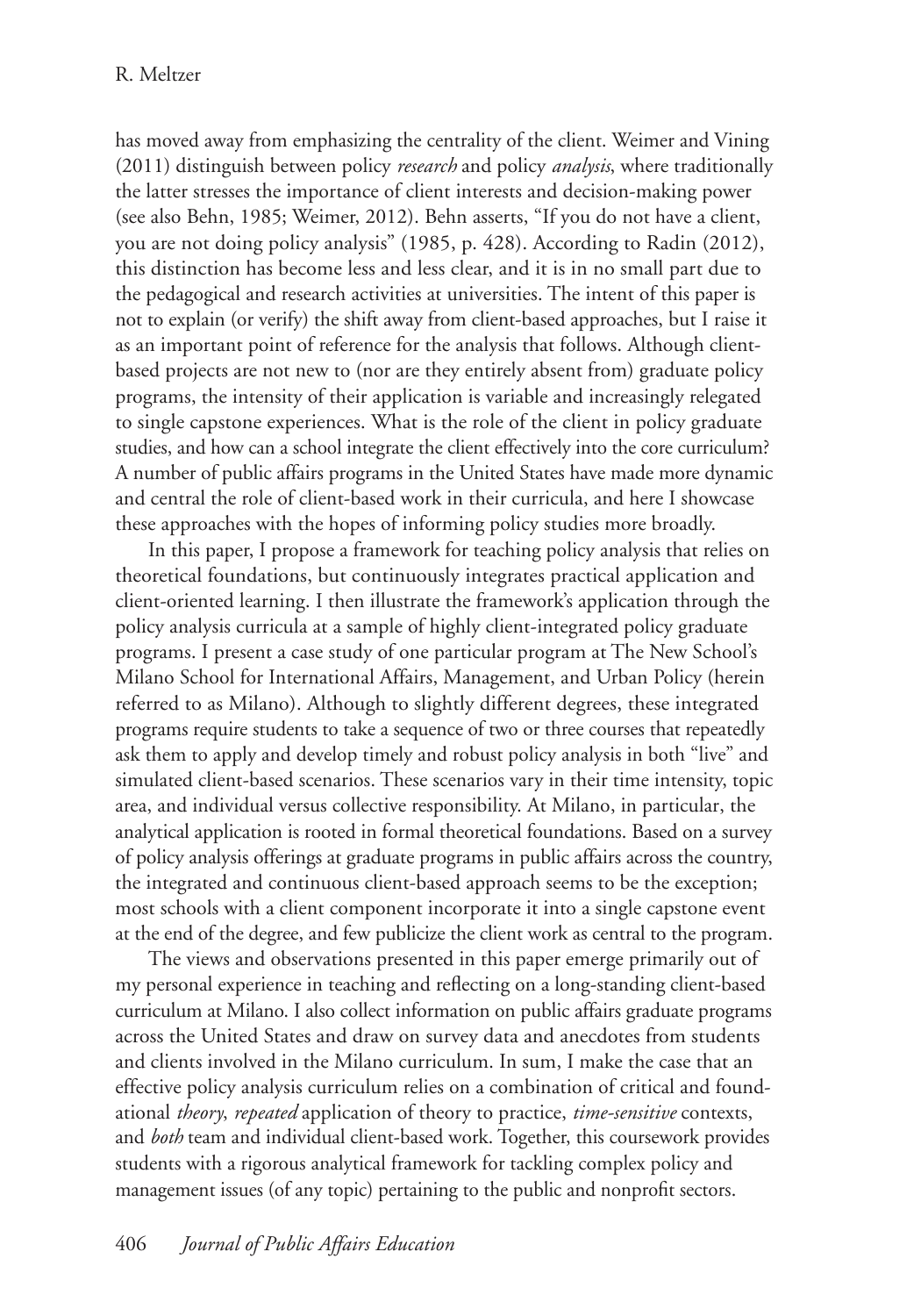Further, students learn how to communicate their analysis and recommendations clearly, succinctly, and persuasively in written and verbal form. Students can find internships and full-time positions, thanks to their contacts from the client-based work and to the quality memos and reports they produce for their job market portfolios. In addition, an integrated client-based pedagogical approach creates value for the students as well as for outside clients and the school overall.

## **What Should <sup>a</sup> Theory-Practice Curriculum Look Like?**

Weimer and Vining define policy analysis as "client-oriented advice relevant to public decisions and informed by social values" (2011, p. 24). The question at hand is driven by a client, rather than inspired by the analyst or researcher; and policy analysis, unlike policy research, is characterized by time and resource constraints (Weimer & Vining, 2011). This approach is consistent with Flyvbjerg's praxisoriented (rather than theory-focused) phronetic model of social science, where the analyst's task is problem driven and informs public deliberation and decision making (2005). Here, I adapt these descriptions to consider policy analysis more broadly as a technical decision-making tool that guides the assessment of various options in the face of social, institutional, and economic constraints. This tool can be implemented in the public sphere, but it is also transferrable to private settings such as organizations. In general, a policy analysis framework should rely on evidence (whether it be quantitative or qualitative, large scale or anecdotal) to make reasoned choices across a range of options.

Core competencies for a graduate degree in policy analysis can be categorized into two areas: topical and technical. Students should leave a graduate program with a strong grasp of a particular policy area and a solid foundation of analytical skills. Any policy analysis curriculum falls into the latter area—it is a process through which students learn decision-making tools and master how to use them in actual policy-making settings. And the nature of these settings is somewhat irrelevant; that is, policy making can occur in government (at any level), informally among local communities, and even in private organizations. In fact, the less attached the technical skills are to the context, the more generalizable the method to various policy issues.

If the primary goal of a policy analysis curriculum is to teach students how to analyze policy issues systematically and rigorously (in essence, the decisionmaking model), the (close) secondary goal is to teach them how to present their analysis and recommendations. The rigor and completeness of the analysis does little good if analysts cannot present their process and results clearly, concisely, and confidently. Moreover, it is not merely the quality of the results, but the quantity of time or space it takes to explain them. The reality of policy analysis and real-time decision making is that it often does not allow for much time (or other resources). Therefore, students should be instructed on how to present their analysis within very real and binding constraints, whether they be resourcebased or information-based.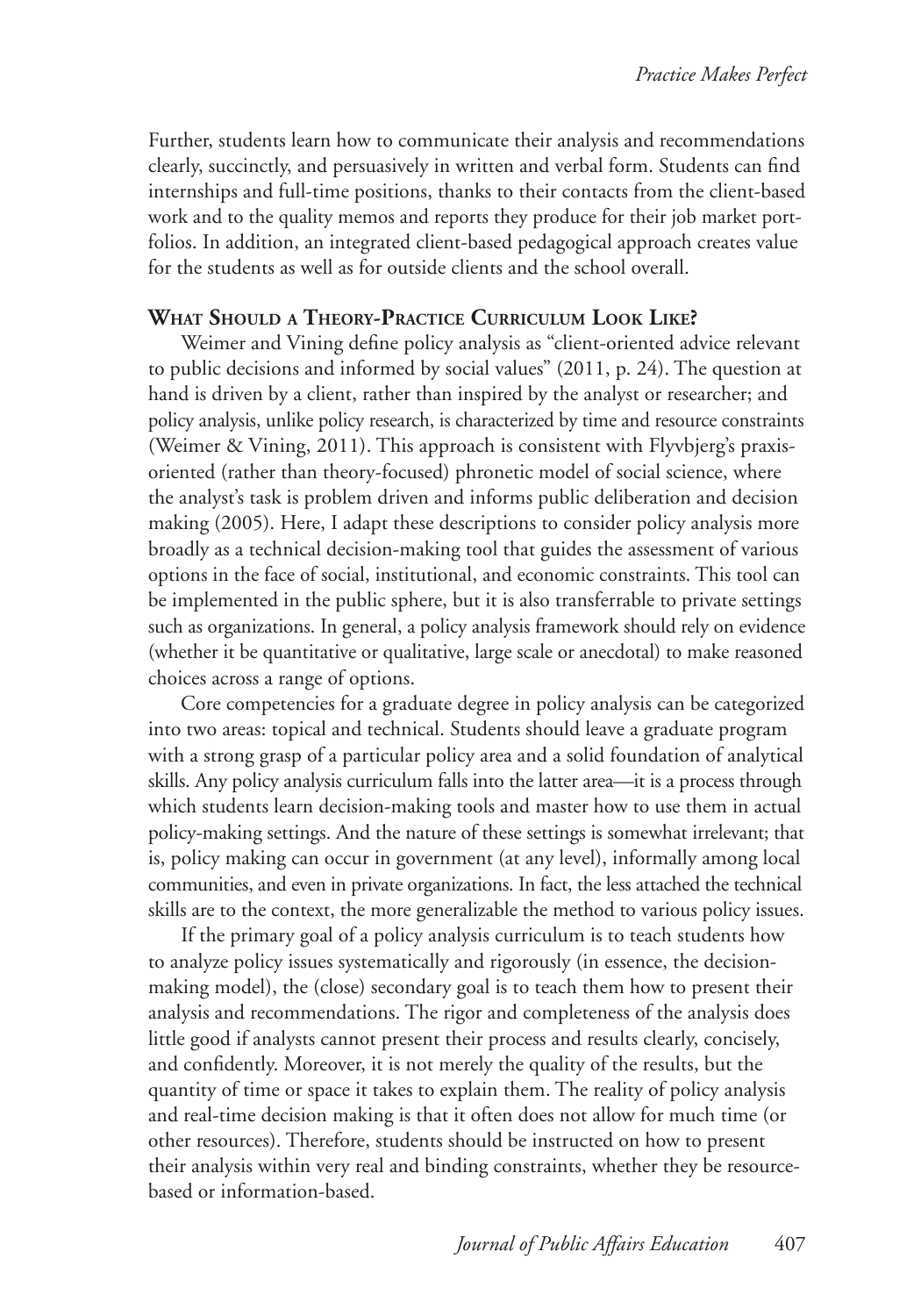## **Strong Theoretical Foundations**

Even though policy analysis is very much an applied tool, it is rooted in theories of decision making (i.e., Lasswell, 1971; Meltsner, 1976; Stokey & Zeckhauser, 1979). These theories typically offer a set of principles to guide the systematic consideration of policy problems and their potential solutions. Theory gives the students a historical and conceptual foundation for the analytical and decisionmaking methods. It also serves as a tool to "systematically organize knowledge" (Miller, 1997, p. 363) that, if used practically and actively, can render complex systems and issues analytically manageable. It is the equivalent of showing the derivation of the standard error calculation before teaching students how to use it in inferential analysis. As professional analysts (whatever form this role might take), the graduates of a master's program should not only understand how to implement a tool, but know what its origins are as well. What is the theoretical motivation behind one analytical approach over another?

Central to the "theory" conversation is acknowledgment of the (often rigid) assumptions underlying the model. Rather than being taught as gospel, the assumptions—and the models more generally—should be presented as guidelines or templates for analysis. This point is often illustrated by comparing various decisionmaking models, rather than focusing on a single approach. The simplicity of the models is presented as a tool for organizing one's thoughts (something that is hugely helpful when addressing complex, multidimensional policy issues) and not necessarily as an accurate and sufficient reflection of real processes. Perhaps most important, in-class "theory" conversations provide a space for critical thinking about the strengths and weaknesses of an analytic tool and engage students in the dialogue of what is effective policy analysis.

## **Application of Theory to Practice**

The next challenge is linking, in a convincing way, the theoretical assumptions and models to actual practice. Here, practice is construed in two ways. First, practice refers to application: taking the theory, or the model, and using it on actual "data" (in this case, policy issues and the quantitative and qualitative data that comprises the analytical evidence). Application can be both simulated and "live," and an effective learning process should include both. Simulated applications provide students with the opportunity to falter without severe consequences; this is important for the reflective part of the process as well as the ego. Vining and Weimer aptly name these learning experiences "sheltered workshops" (2002, p. 703). Live applications (i.e., real-time problem solving), on the other hand, provide students with the opportunity to perform under actual pressures and constraints; this is important for assuring skill relevance beyond the graduate school context. This is where the client experience fits in because, for the policy analyst, the client is theoretically the purveyor of these issues, pressures, and constraints (Lynn, 1980; Meltsner, 1976; Moore, 1983; Szanton 1981). The client-based curriculum serves as the "bridge" between the classroom and the professional world (Allard & Straussman, 2003).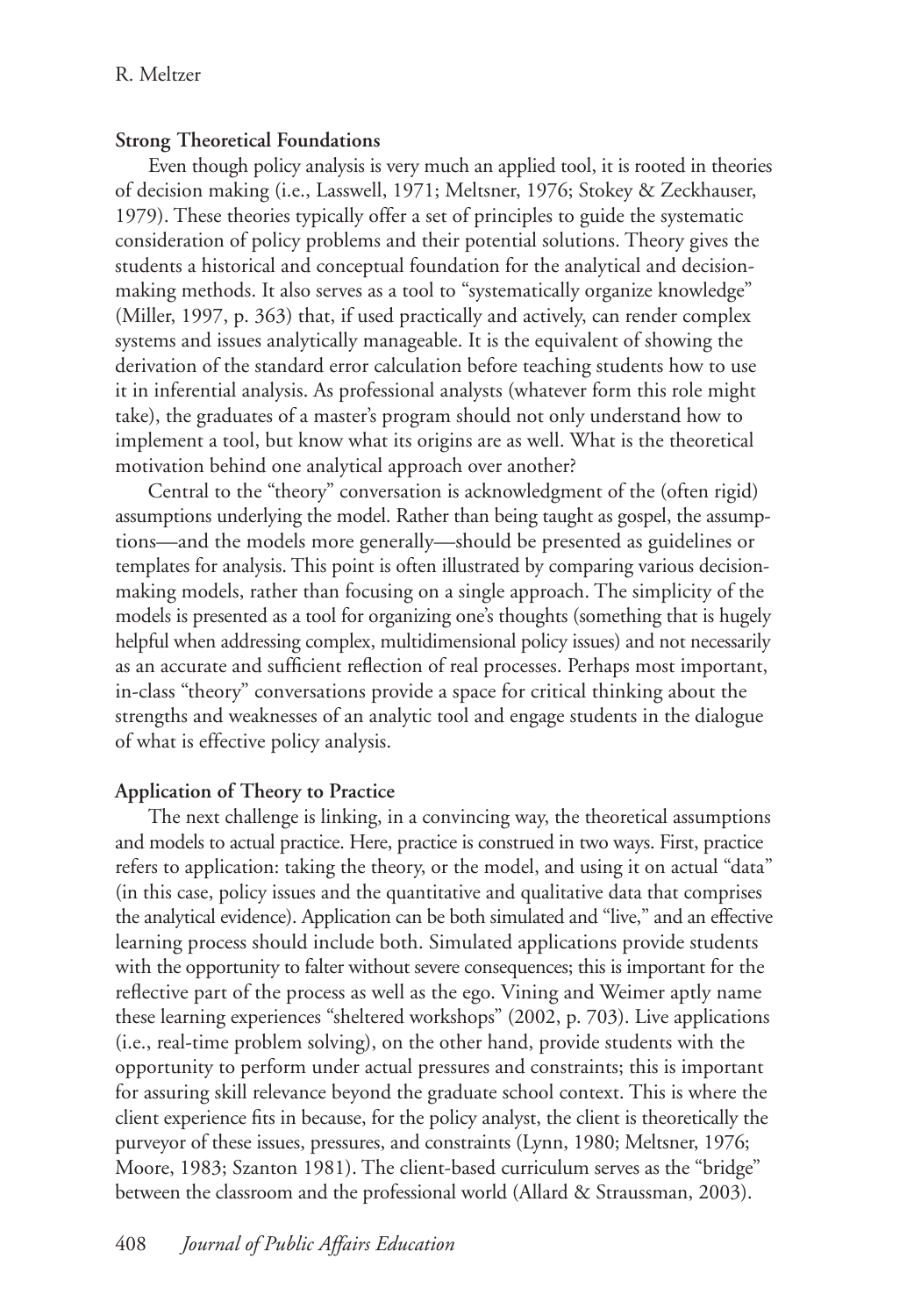Second, practice refers to repetition—the process of turning the science of policy analysis into an art. In other words, more important than the application of policy analysis is the *repeated* application of the decision-making model to real issues and questions. Repetition helps the students to refine and make more nimble the decision-making model, which is really just that, a framework from which to start. Stokes (1986) equates this approach to the flight simulator exercise that pilots undergo to prepare for conditions that might arise in the air. The more developed analysis emerges when the analyst uses the model as a guide whose nuances take different forms depending on the subject matter and context. This is ideally part of the process where students own the analysis more, as it becomes more integrated with each student's broader problem-solving style.

### **Integrated Client-Based Learning in Action: Existing Curricula**

This part of the paper examines actual policy analysis curricula at a sample of U.S. public affairs graduate programs. I pay particular attention to the master's program in urban policy at The New School's Milano School for International Affairs, Management, and Urban Policy in New York City, because it provides a useful illustration of the framework proposed earlier. Most of the content in this analysis is a product of my own experiences teaching the Milano curriculum for the past 3 years, and my interactions with the curriculum's primary faculty and original conceivers. I supplement these observations with data I collect on other, "competing" public affairs programs (the collection methods and outcomes for the data are outlined in the next section) and from previously implemented surveys of graduating urban policy students, alumni, and former clients of the Milano program.

To collect information from participants in the Milano program, a survey was sent by the chair of the urban policy department via e-mail (with a link to an onlinegenerated form) to Master's students upon graduation in spring of 2012 asking them about their academic experience at Milano. Here, I draw on questions asking them specifically about their experience with the policy analysis curriculum and the aspects of the degree that they found most valuable.<sup>1</sup> The response rate for this survey was 66% (29 out of 44). A similar survey was sent to alumni in early 2011 (respondents graduated anytime between 2001 and 2010).<sup>2</sup> The relevant questions in this survey were more open ended, and so content was analyzed with respect to the policy analysis curriculum. The response rate for this survey was 50% (125 out of 250). Finally, clients who participated in the Lab course (described later) were surveyed on their experiences; I obtain data from the 2011 and 2012 spring semesters. The response rate for this survey was 59% (17 out of 29) in 2011 and 69% (11 out of 16) in 2012.

### **Data Collection on Existing Policy Analysis Curricula**

I survey the current state of policy analysis studies at graduate programs across the country. To do this, I use the list of public affairs graduate schools provided by *U.S. News and World Report* 2012 (with no regard for the rankings), under the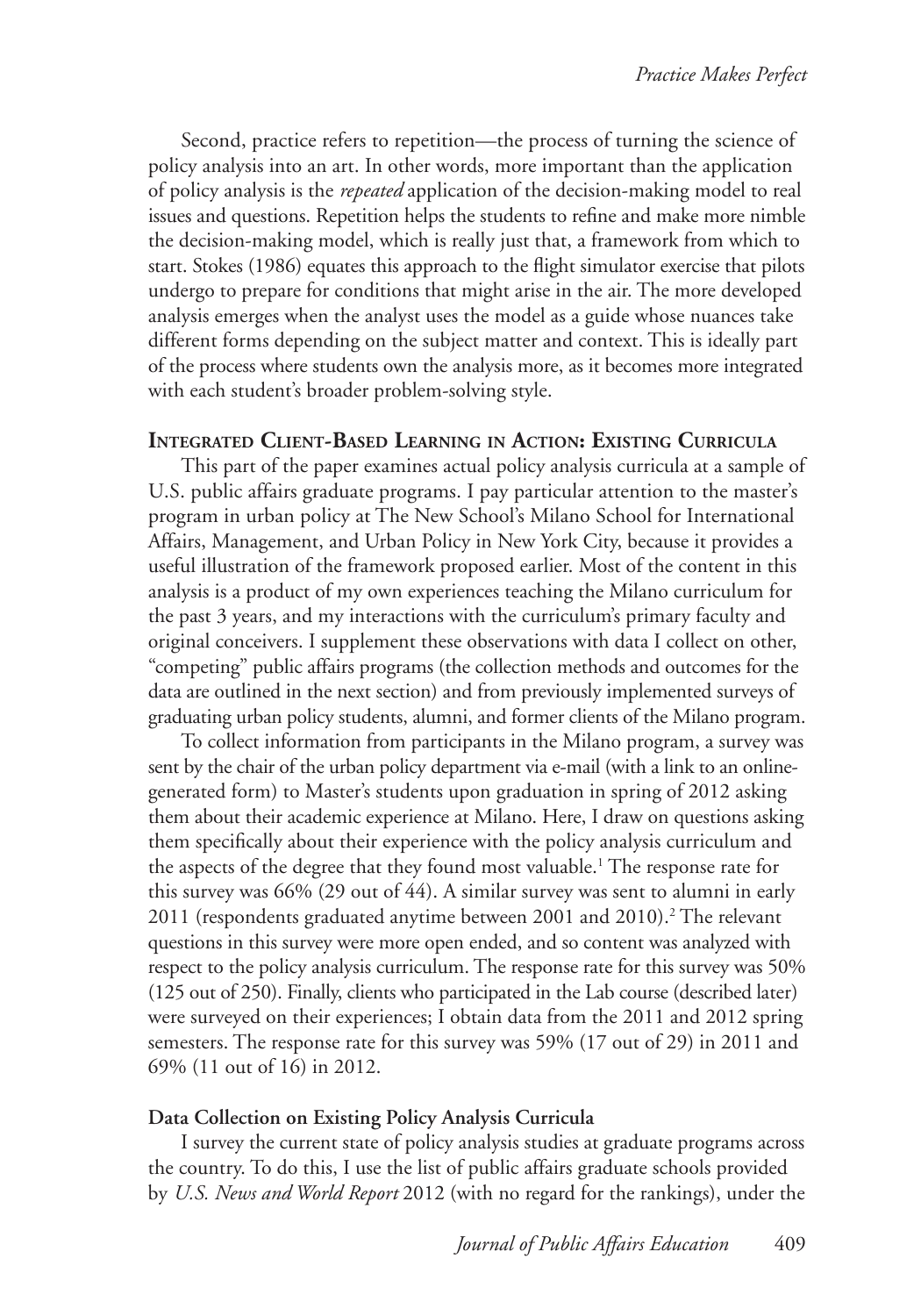assumption that this is a reasonable source for the universe of relevant graduate schools. I then navigate to each school's website and identify master's degree programs in public policy, public administration, and public affairs more broadly. I then search for information on whether they offer client-based coursework (either "live" or simulated) in their core curriculum and, if so, (a) whether it incorporates team or individual projects; (b) to what degree they use the client-based curriculum as a marketable strength, that is, by explicitly highlighting it in their program descriptions and/or central mission rather than simply listing the course; and (c) how integrated it is across the entire degree program.<sup>3</sup> For this final factor, a curriculum is considered integrated if the client-based work (either live or simulated) spans multiple semesters, thereby exposing the students to client work beyond a single culminating thesis or project. Preference is given to coursework that spans both years of the program, incorporates both live and simulated analytical projects, and involves at least one client-based experience under fast-paced and time-constrained circumstances. The programs with a single capstone experience, even if it spans two semesters, are not considered integrated because the client-based learning is really only a single experience (and it usually does not reflect compressed time constraints). A summary of the findings is displayed in Table 1. 4

## Table 1.

|                                                               |      | <b>Yes</b> | No             | <b>Missing</b> | Total |
|---------------------------------------------------------------|------|------------|----------------|----------------|-------|
| Has an applied policy capstone/project?                       |      | 127        | 151            | $\Omega$       | 278   |
| For those with an applied policy capstone/project:            |      | Yes        | No             | <b>Missing</b> |       |
| Uses "live" clients?                                          |      | 43         | 73             | 11             | 127   |
| Average # semesters of applied<br>capstone/project coursework |      | 1.2        |                |                |       |
| For those with a client-based capstone/project curriculum:    |      | Yes        | N <sub>o</sub> | <b>Missing</b> |       |
| Website highlights client-based curriculum?                   |      | 15         | 28             | $\Omega$       | 43    |
| Average # semesters of client-based coursework                |      | 1.5        |                |                |       |
|                                                               | Team | Individual | Both           | Missing        |       |
| Team versus individual responsibility                         | 20   | 11         | 8              | 4              | 43    |
|                                                               |      | High       | Low            | <b>Missing</b> |       |
| Level of client-based curriculum integration                  |      | 6          | 37             | $\Omega$       | 43    |
| $#$ schools                                                   | 265  |            |                |                |       |
| $#$ programs                                                  | 278  |            |                |                |       |

## *Client Orientation of U.S. Public Affairs Graduate Programs*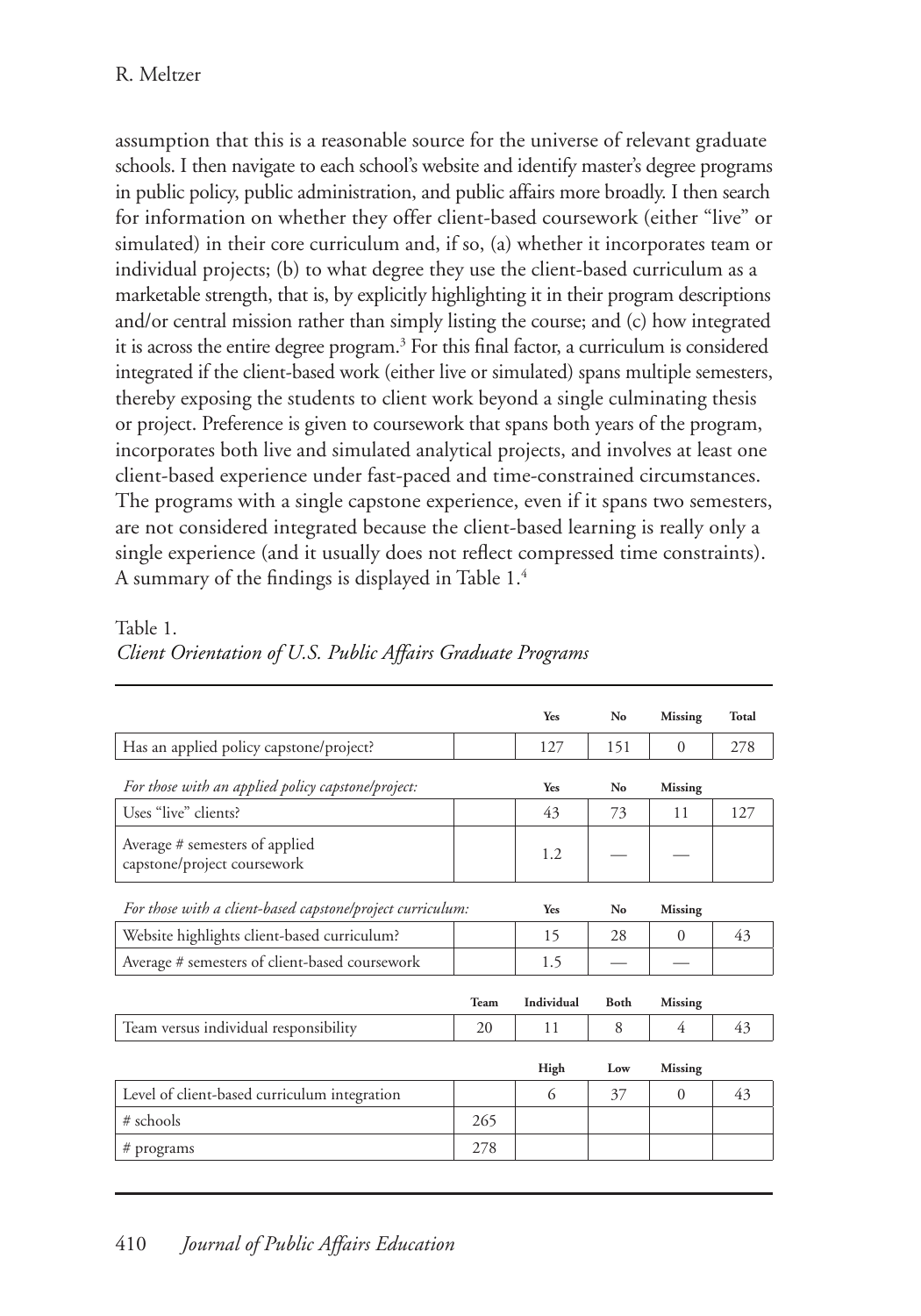The results reveal that just under half of the programs surveyed (127 out of 278 total) require some applied capstone course or project for the graduate degree (whether or not it is completed for a live client). The nature of this requirement varies tremendously, from a single paper to a multi-semester research project. Of those with an applied policy experience, about one third incorporate live clients (versus simulated client topics or no client at all). This means students are working with current policy issues presented by actual clients with whom they interact on a regular basis. For those with live client-based work, the likelihood of incorporating team projects is higher than that of individual projects, and a small part of the sample incorporates both into their curricula (only 8 out of the 127 programs have some applied policy capstone or project).

The survey also demonstrates the centrality of client work to the policy curriculum. First, only 15 out of the 43 degree programs with live client-based coursework actually highlight it (or applied policy work more generally) as a core component of the curriculum on their website. Rarely is it a selling point for the program, and most often it is entirely omitted from their program descriptions. Second, of those 43 curricula with a live client component, only 6 could be characterized as integrated. The overwhelming majority incorporate the client project as a final-semester analysis project that serves as a culminating application of the skills that students accumulated over the previous two or three semesters.

### **Integrated Client-Based Policy Analysis Curricula: An Overview**

The six programs identified as highly integrated are those that, in one way or another, incorporate a range of client-based learning experiences throughout the degree's curriculum (see Table 2 for a summary of their characteristics). Integration can take various forms, but in general, these programs have courses or projects that introduce applied client-based work in the first year of the program, in addition to a larger culminating experience in the final year (the mean number of semesters for client-based work is 2.5).<sup>5</sup> In addition, all of the programs require both individual and team client-based analytical work, and most (except Duke) provide the students with simulated and live client-oriented experiences. And, not surprisingly, all of the programs highlight the client-based approach on the program's website: They explicitly mention it as an asset and focus of the program.

On the other hand, each program organizes the coursework and analytical projects differently across the 2 years of the degree. First, all of the integrated programs include short-term, time-compressed analytical projects as well as those on longer timelines. This combination, however, is achieved in various ways. For example, Milano and Duke's Sanford School are the only ones to have a complete course in the first year dedicated to the client-based analytical experience. The others can take various forms, but in general, these programs have courses or projects that introduce applied client-based work in the first year of the program, in addition to a larger culminating experience in the final year (the mean number of semesters for client-based work is 2.5).<sup>5</sup> In addition, all of the programs require both individual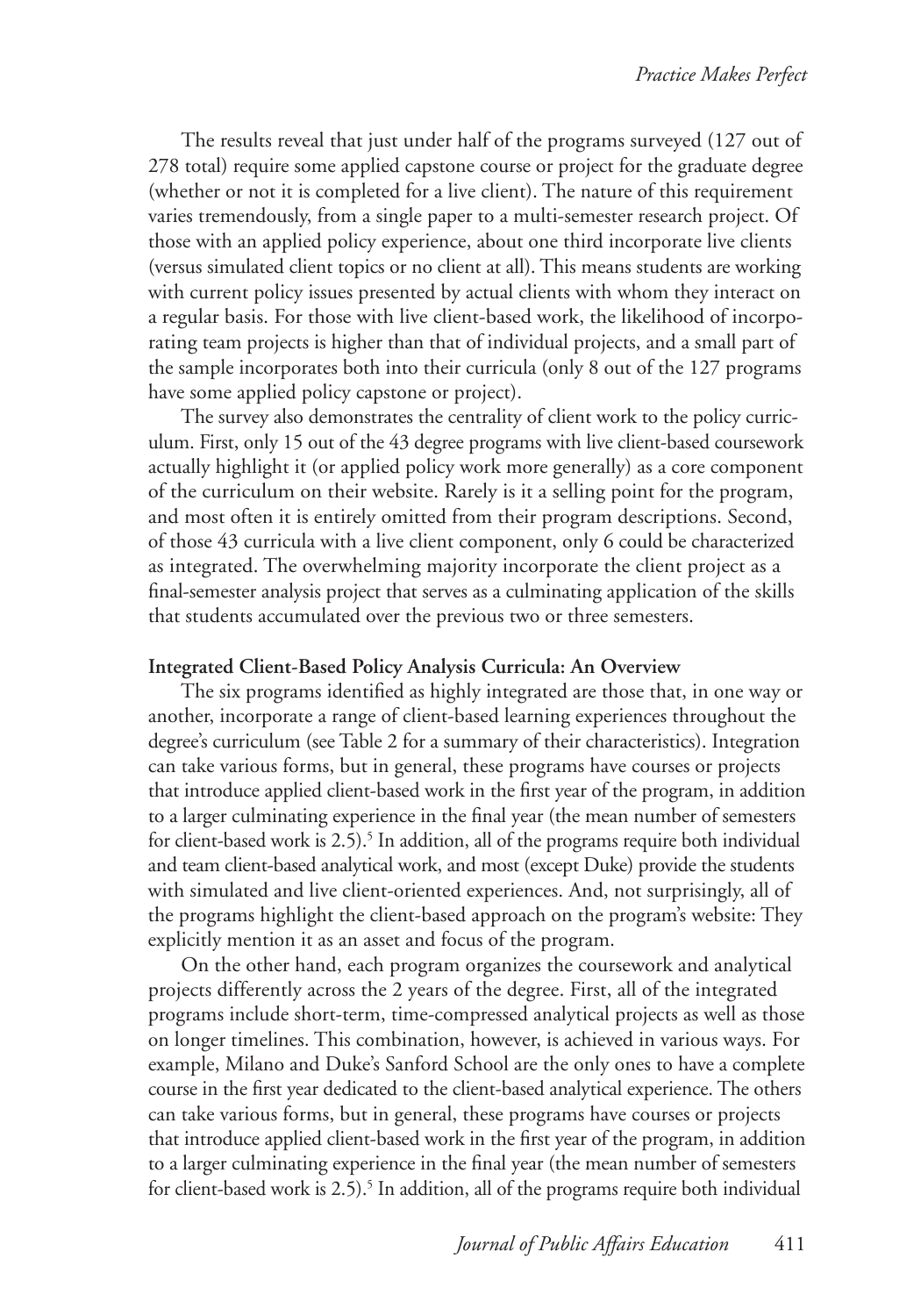## Table 2. *Client-Integrated Curricula*

| School                                                                                    | Degree                                                           | "Live" or<br>Simulated | Team or<br>Individual | # of<br><b>Semesters</b> | Website<br>highlights<br>client-based<br>curriculum? |
|-------------------------------------------------------------------------------------------|------------------------------------------------------------------|------------------------|-----------------------|--------------------------|------------------------------------------------------|
| Duke University<br>Sanford School of Public Policy                                        | Master of<br>Public Policy                                       | Live                   | T/I                   | 3                        | Y                                                    |
| Harvard University<br>Kennedy School of Government                                        | Masters in<br>Public Policy                                      | Live/Sim               | T/I                   | 3                        | Y                                                    |
| Princeton University<br>Woodrow Wilson School of<br>Public and Int. Affairs               | Masters in<br>Public Affairs                                     | Live/Sim               | T/I                   | $\overline{c}$           | Y                                                    |
| The New School<br>Milano School of International<br>Affairs, Management &<br>Urban Policy | Master of Science<br>in Urban<br>Policy Analysis<br>& Management | Live/Sim               | T/I                   | 3                        | Y                                                    |
| <b>UC</b> Berkeley<br>Goldman School of Public Policy                                     | Masters in<br>Public Policy                                      | Live/Sim               | T/I                   | $\mathfrak{D}$           | Y                                                    |
| University of Oregon<br>Dept. of Planning, Public Policy<br>and Management                | Master of Public<br>Administration                               | Live/Sim               | T/I                   | $\mathfrak{D}$           | Y                                                    |

and team client-based analytical work, and most (except Duke) provide the students with simulated and live client-oriented experiences. And, not surprisingly, all of the programs highlight the client-based approach on the program's website: They explicitly mention it as an asset and focus of the program.

On the other hand, each program organizes the coursework and analytical projects differently across the 2 years of the degree. First, all of the integrated programs include short-term, time-compressed analytical projects as well as those on longer timelines. This combination, however, is achieved in various ways. For example, Milano and Duke's Sanford School are the only ones to have a complete course in the first year dedicated to the client-based analytical experience. The others include a shorter exercise outside of the regular coursework, ranging from 48 hours (i.e., Berkeley and University of Oregon) to 2 weeks (i.e., Harvard). The master's program at The Woodrow Wilson School at Princeton also requires that the students sit for two qualifying exams, which test for similar applied analytical skills, before the start of the second year. Most of the programs, except for Milano, require a two-semester capstone project in the second year of the degree.

In sum, although different in their curricular approach, all (or most) of these highly integrated client-based programs provide the students with several opportunities to practice their analytics in the context of both live and simulated clients.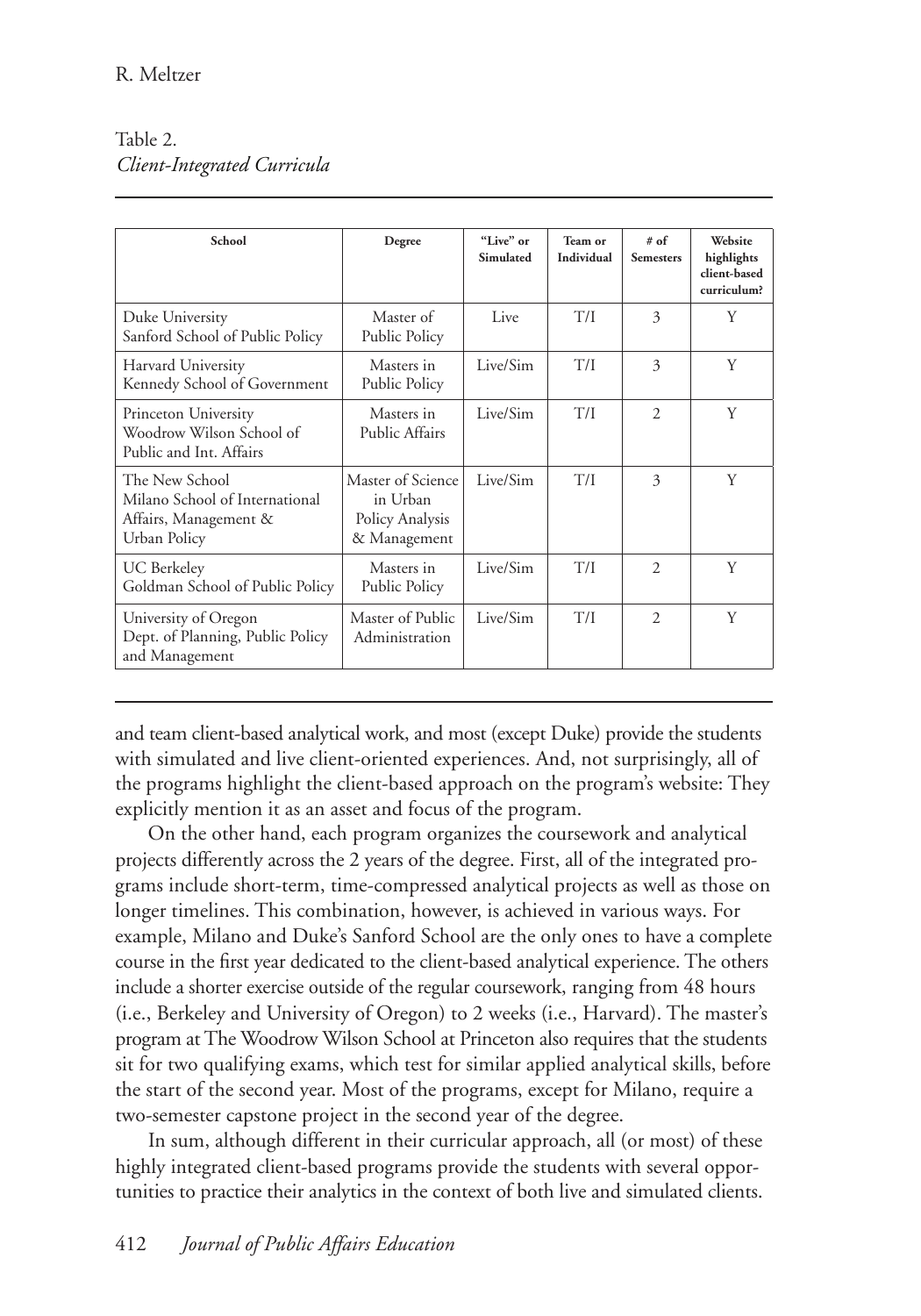They also place the students in various contexts: They are required to work individually and collaboratively and in both fast-paced and relatively less compressed time settings.

#### **Integrated Client-Based Policy Analysis Curricula: The Milano Case**

Although the components of the Milano master's program are consistent with many of the characteristics of the other highly integrated examples, they do constitute a slightly different approach to the client-based learning experience. Most notably, the Milano curriculum is relatively more incremental in its sequencing of client-based practica, and it generally asks much more of the students, in terms of client-based work, in their first year of the program. In addition, it provides a nice illustration of how a very applied curriculum can be rooted in a formal theoretical framing.

#### **The Master's Program**

The Milano School offers a number of graduate degrees, one of which is the MS in Urban Policy Analysis and Management. Most of the students are enrolled full-time, but about one third are part-time; all students, regardless of status, generally have the same requirements and take classes together. Typically, classes are kept to a 25-student maximum, even in the core courses (electives can be considerably smaller). In addition to the policy analysis curriculum, the required core coursework includes public management, quantitative methods, economics, public finance, and political economy of the city. Then the students are allowed to take five electives in one or several of the specialization areas the school offers (e.g., housing and community development or social policy). Students are required to start the policy analysis curriculum in their first semester, and the entire curriculum extends through three terms. Therefore, unlike any other core competency, the policy analysis coursework is a constant element in any student's class schedule.

## **The Milano Policy Analysis Curriculum**

The policy analysis curriculum is both theory- and practice-based. It is comprised of three courses, described here.

### **Course 1: Introduction to Policy Analysis**

*Part I: Learning the five-stage model.* The coursework begins in the student's first semester with an introductory Policy Analysis course, which is a mix of foundational theoretical readings, case-based class discussion, and applied issue analysis.6 The course meets twice a week for nearly 2 hours at a time. The number of students in the class tops out at about 28 (depending on the section), and each section has a primary faculty instructor and a teaching assistant (TA). The TAs are selected from among the top performers in the class from the previous year. Throughout the semester, the TAs hold "office hours" and various workshops on cost-benefit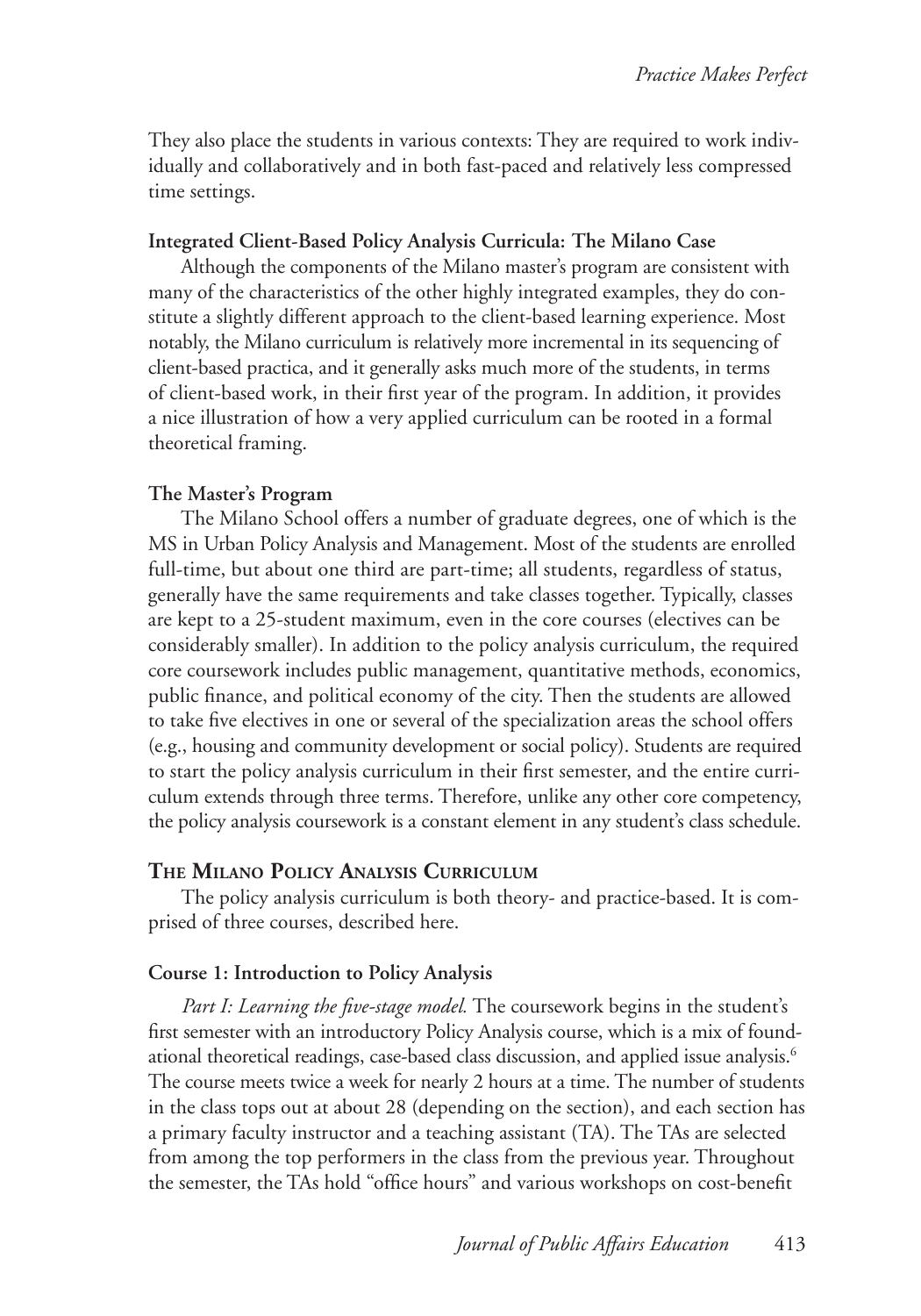analysis, creating PowerPoint presentations and conducting final briefings. The TAs are tremendous resources for the students, since they have successfully completed the first year of the curriculum.

The first part of the course revolves around learning the five-stage analytical model for decision making, drawing heavily from Bardach's "Eightfold Path" (2009) and the Stage Heuristic, as first conceived by Lasswell (1956) and others (see Table 3). Also known as The Rational Actor model, it is a stylized and boiled-down version of how the decision-making process ensues. In the literature, it is synonymous with the economic paradigm undergirding traditional policy analysis (e.g., see Munger, 2000) and has served as the foundational perspective for seminal analytical treatments, such as Graham Allison and Philip Zelikow's "Essence of Decision," in which they use it to explain (as one alternative) decisions behind the Cuban Missile Crisis (Allison & Zelikow, 1999) and foreign policy more generally.7

## Table 3. *Five-Stage Decision-Making Model*

|   | Problem definition         |
|---|----------------------------|
|   | Select evaluative criteria |
| 3 | Generate alternatives      |
| 4 | Analysis of trade-offs     |
|   | Make a recommendation      |

The students are trained to think in a very formalized way, and at this point the five-stage model is applied with little flexibility. The five-stage heuristic is intended to provide the students with a manageable tool that can be operationalized and is rooted in a long-standing theoretical dialogue in the field. It is an effective starter kit, because it is also provocative in its rigidity. This quality challenges the students to learn how to apply the model in an active and creative way.

A clear example of the model's actionable nature is the decision matrix. The matrix as a tool for applying criteria to multiple alternatives is emphasized and required as part of the memo assignments (described later). Table 4 displays a generic outcomes, or criteria-alternatives, matrix.

Lectures progressively lead the students through the five-stage process, using a policy or management case to apply each new concept. The cases are an essential instructional tool in the curriculum, because they immediately get the students accustomed to grappling with complex, multi-actor, and often socially and politically sensitive issues. Massie (1995) describes them as "praxis learning," which is particularly useful in introductory courses where students have less experience with making the theory-practice link; the method promotes learning where theory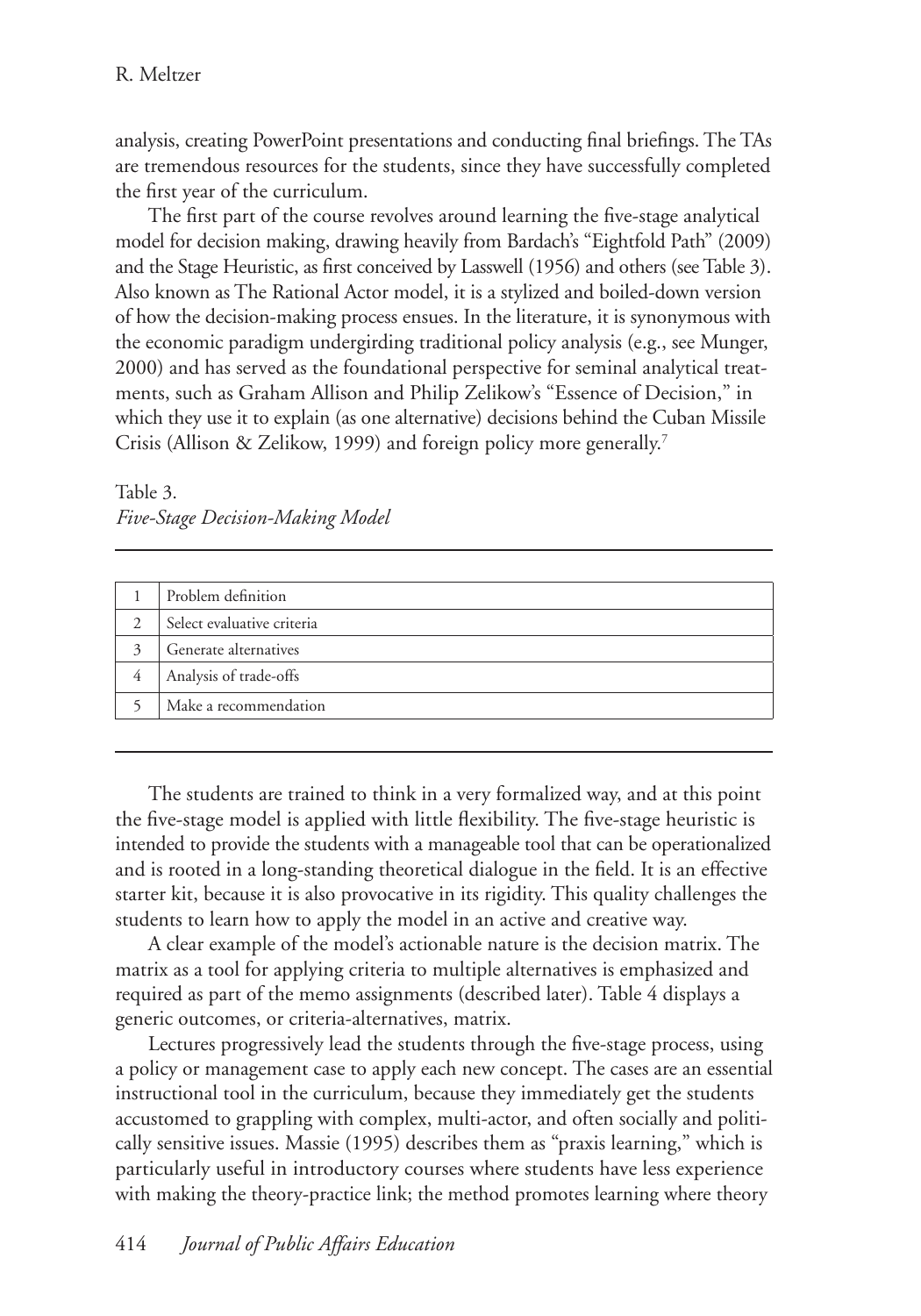|                    | Alternative 1 | Alternative 2 | Alternative 3 | Alternative 4 |
|--------------------|---------------|---------------|---------------|---------------|
| <b>Criterion 1</b> | High          | Low           | Moderate      | High          |
| <b>Criterion 2</b> | High          | Moderate      | Low           | Moderate      |
| Criterion 3        | Low           | Moderate      | Low           | High          |

Table 4. *Generic Outcomes (Criteria-Alternatives) Matrix*

is actively applied to practice instead of rote memorization of facts. Cases are selected to coincide with the session's lesson as well as contexts or issues that are close to the students. For example, at Milano cases often pertain to issues specific to New York City and increasingly to international scenarios as the international student body has grown.

*Deliverable 1:* The students now must complete their first individual memo assignment, in which they analyze a case on how best to provide the flu vaccine. This usually occurs 2 weeks into the semester, and the students have about one-anda-half weeks to complete it. The memo is addressed to a U.S. congressman and cannot exceed five pages—this is an exercise in writing concisely and constructing a reasoned and robust argument (following the five-stage model) with a clear policy recommendation at the end. In the spirit of "practice makes perfect," students are allowed to revise this memo (and are required to do so if they receive a grade below B+). This is almost always a completely new way of writing and presenting ideas for the students, and indeed, the super-majority of the class typically must revise their memos.

*Part II: Learning cost-benefit analysis.* The second part of the course introduces Cost-Benefit Analysis (CBA), to which seven class sessions are dedicated. Students are presented with a formal explanation of discounting and CBA methods and then asked to apply these models to actual cases and data. Like the case-based coursework, the CBA material is intended to enhance the analytical tool kit that the students will ultimately employ during their client-based work. Ironically, what they often discover in the live client-based work is that few issue analyses are well suited for a legitimate cost-benefit analysis; the numbers are often unattainable or flimsy. Nevertheless, the CBA training provides them with important tools to incorporate such quantitative analysis if necessary (it is also a skill they can market to potential employers). Transparency, reasonableness, and consistency are emphasized.

*Deliverables 2 and 3:*The students are required to complete two assignments on the discounting and CBA material. First, they do a discounting exercise in which they calculate and compare net present values for various construction options.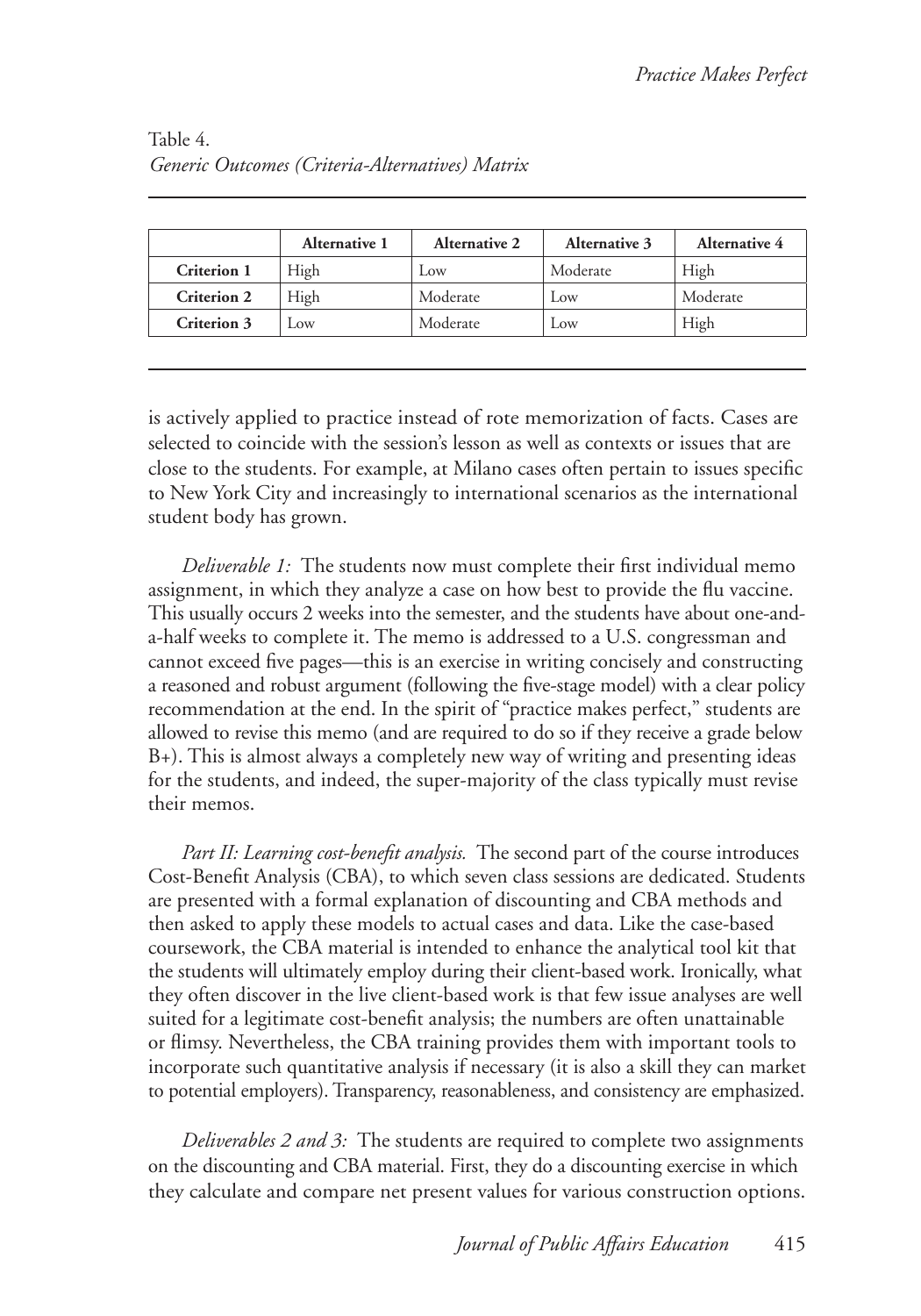Second, the students write another brief case-based policy memo on whether to construct transportation infrastructure in Costa Rica that still follows the five-stage decision-making model, but now includes as part of the analysis a formal CBA. The CBA is treated as another evaluative criterion in the context of their analysis.

*Part III: The "trial" round for client-based issue analysis.* The final part of the course involves a trial round of client-based issue analysis. This part of the course provides the students with a practice round analysis project, which is repeated the following semester with a set of real clients in the "Lab" (described later). The students are placed into teams of four or five and together conduct policy analysis on issues that have been prepared for actual public and nonprofit organizations in New York City in the previous year. Teams are assigned based primarily on skill set and secondarily on subject matter. For the remainder of the semester, the class no longer meets together. Teams use the class time to meet separately and with the faculty instructor and TA assigned to their project (indeed, teams usually meet outside of the allotted class time as well).8

Teams are provided with a policy mandate from the simulated client and a datapack with actual materials and data to conduct the analysis. The mandate is a description of the central policy problem, the organizational and policy context, and any other specific guidelines for framing the analysis from the client (see Appendix B for a sample client mandate). During the trial round the clients are not re-engaged, but the issues are used for simulating the analysis process. The datapack is the product of the live analysis from the previous year. Trial round teams use the datapack contents as their research material. Because the teams do not have to worry about culling original data, they can really focus on the analysis process itself. One challenge with this approach, however, is that the students are constrained to use ideas that coincide with data in the pre-populated datapack. At best, this is yet another chance to practice the analysis process within informationbased constraints.

*Deliverables 4 and 5:*At the end of the trial round, the team must prepare a short (two-page) memo addressed to the client describing the analysis and final recommendation, and conduct a presentation of their analysis and findings in front of the class (simulating an actual client presentation). Every team member must participate in the presentation, and every presentation is followed by a question-and-answer period with the simulated client (usually a faculty member).

## **Course 2: Laboratory in Issue Analysis**

In the semester following the introductory Policy Analysis course, students are required to enroll in the Laboratory in Issue Analysis ("Lab"). Students work in teams of five or six with actual clients on timely policy questions, hence this is labeled the live round. The clients come from all three sectors, are located within the New York City metro area, and present a wide range of issues. Appendix C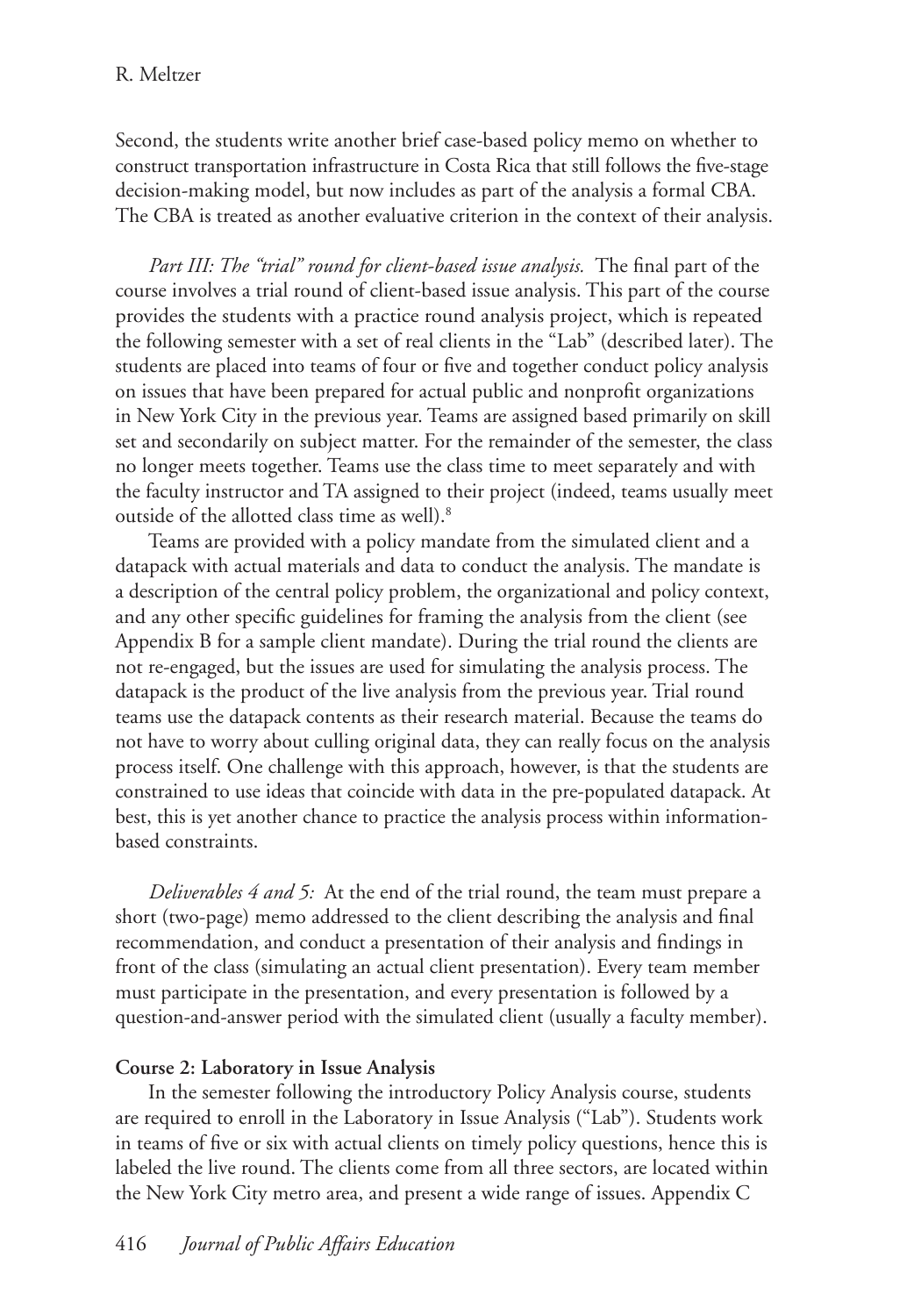displays a list of selected clients and issues from past years. About 35% of these clients are repeat participants in the program.<sup>9</sup>

In the course of 16 weeks, the students work with two different teams/clients, and for both projects receive guidance from a faculty instructor and student teaching assistant. Although the timeline is rather compressed for each project, the idea is that it better reflects the urgency of real issue analysis. In addition, it encourages students to remain active and nimble in their application of the analytical models from previous semesters. Miller (1997) acknowledges the threat of "unreflective practice" when analysts rely too heavily on set heuristics and models; the Milano curriculum avoids this pitfall by introducing new (and often unfamiliar) issues multiple times. The process for each client round generally echoes that in the trial round, except for a pre-populated datapack: In the live round, the students start from scratch in terms of research and data collection. For each client and issue, the students conduct research on the issue, produce a comprehensive report documenting their analysis and recommendation, write up a two-page memo summarizing the analysis and findings, and conduct a formal briefing in which the entire team presents its analysis process and findings. The briefing is followed by a questionand-answer period between the team and the client, and any outstanding issues must be addressed in the final report, which is typically submitted about 1 week later. The students present in front of a panel comprised of the client and Milano faculty. Although they do not participate, everyone in the class is also required to attend their peers' briefings.

The teams have a mandatory initial client meeting the first week of the round and then arrange regular meeting times and milestones. The teams meet weekly with their assigned advisor and TA. Other than the regular team meetings, the entire Lab cohort comes together for weekly plenary sessions where special topics are covered by faculty and guest lecturers. Table 5 shows some of the topics covered in the plenary session.

| <b>Plenary Session</b> | <b>Topic</b>                                                 |
|------------------------|--------------------------------------------------------------|
| Session 1              | Welcome to the Lab: Introduction to Course and Policy Issues |
| Session 2              | Data Collection and Research Strategies                      |
| Session 3              | Structuring and Delivering Effective Client Communications   |
| Session 4              | Managing Group Dynamics                                      |
| Session 5              | Preparing for the Briefing and Public Speaking               |
| Session 6              | Course Reflections and Evaluations                           |

Table 5. *List of Plenary Session Topics*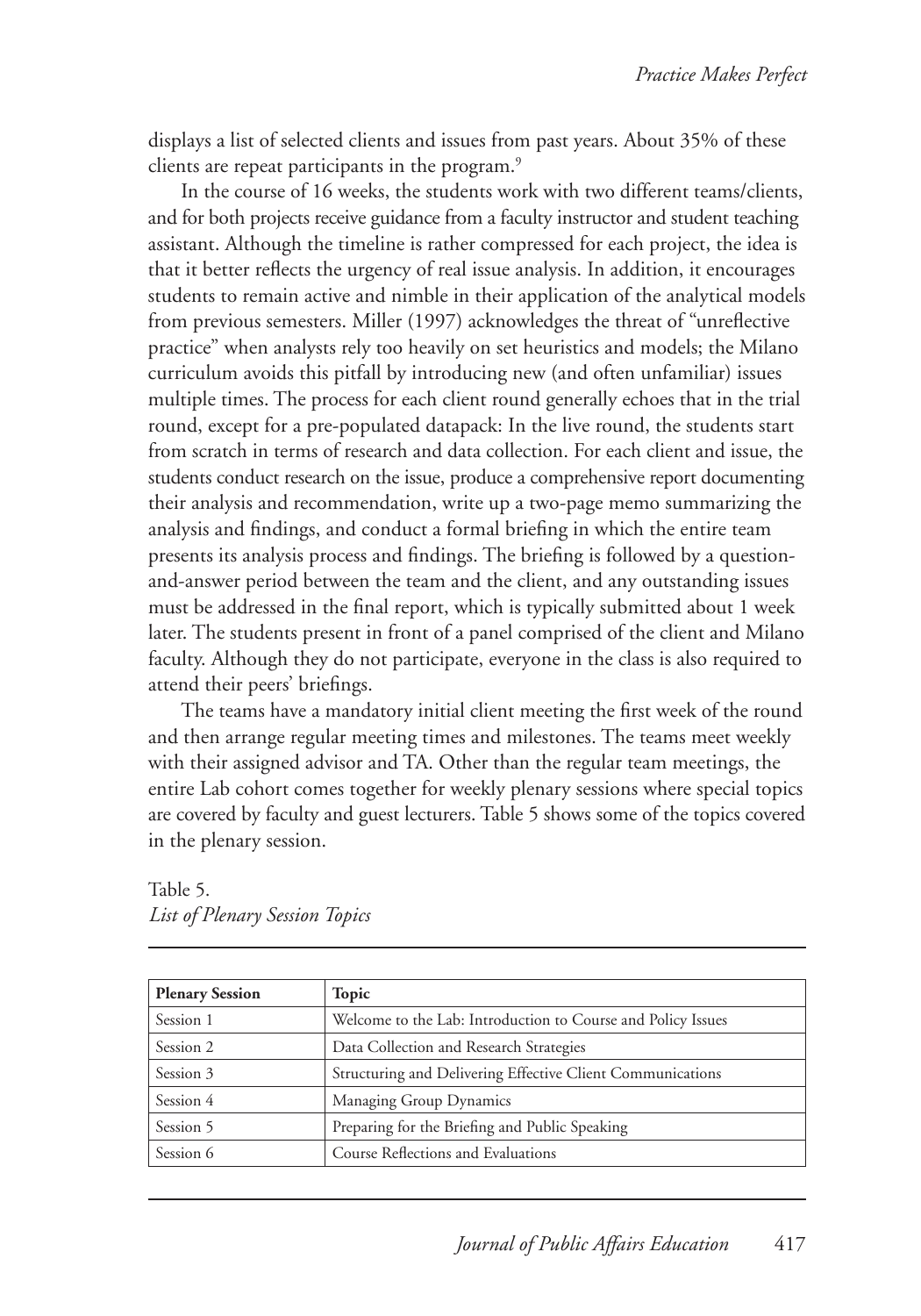## **Course 3: Advanced Seminar ("Professional Decision Report")**

Finally, the students complete their culminating Professional Decision Report (PDR). This assignment typically occurs in the student's final semester, and the students now conduct the issue analysis solo with clients of their choosing. Students are responsible for securing their own client, establishing the core policy issue for analysis, and sustaining a working relationship with the client throughout the project. The client can be a current employer, but many students use this as an opportunity to gain entrée into another organization or field. Whether the student presents a final product to the client (other than in the written report) depends entirely on what the client wants. This is the most loosely structured course in the series, because it is almost entirely driven by the student-client relationship. The students do meet with faculty advisors weekly to discuss key concepts (such as the analytical process, literature reviews, or interviewing protocol) and receive guidance on their specific projects. Appendix C shows sample PDRs from past years. The two students who submit the most exceptional PDRs receive awards at graduation.

## **Logistics and Responsibilities: How the Courses Come Together**

*Forming and managing a cohesive teaching team.* The Milano curriculum is comprised of numerous moving parts and players. Well-timed and consistent oversight is a requisite for successful implementation. It is a time-intensive endeavor, and Milano definitely benefits from its routinization of this long-standing curriculum. At Milano, the team of faculty and teaching assistants have all experienced the policy analysis curriculum at least once before (refer to Table 6 for a summary of the teaching team members and their responsibilities). It is also beneficial to have instructors (both full-time faculty and adjuncts) who have practical experience with clients; it is challenging for an instructor without any relevant experience to guide the students in a realistic way.

In addition, one faculty member (or, if resources allow, an additional part-time instructor) serves as the "director" for the policy analysis course and the Lab; he or she leads the coordination and manages the client recruitment. Responsibilities of this director include (a) selecting the TAs for the current year, (b) scheduling and leading regular meetings with the Lab instructor and TA team (the Lab team) throughout the year, (c) identifying the cases from the previous live round to be recycled in the current year's trial issue analysis round, (d) recruiting clients (and, if the student cohort is large, additional adjunct instructors to work with teams), and (e) disseminating and processing course feedback tools (which are executed at the end of the first policy analysis course and each Lab round).<sup>10</sup> Regular meetings with the Lab team are essential for maintaining some consistency among expectations and guidance and for sharing insight. Because Lab team members are approaching their roles with different experiences and perspectives, guidance inevitably will be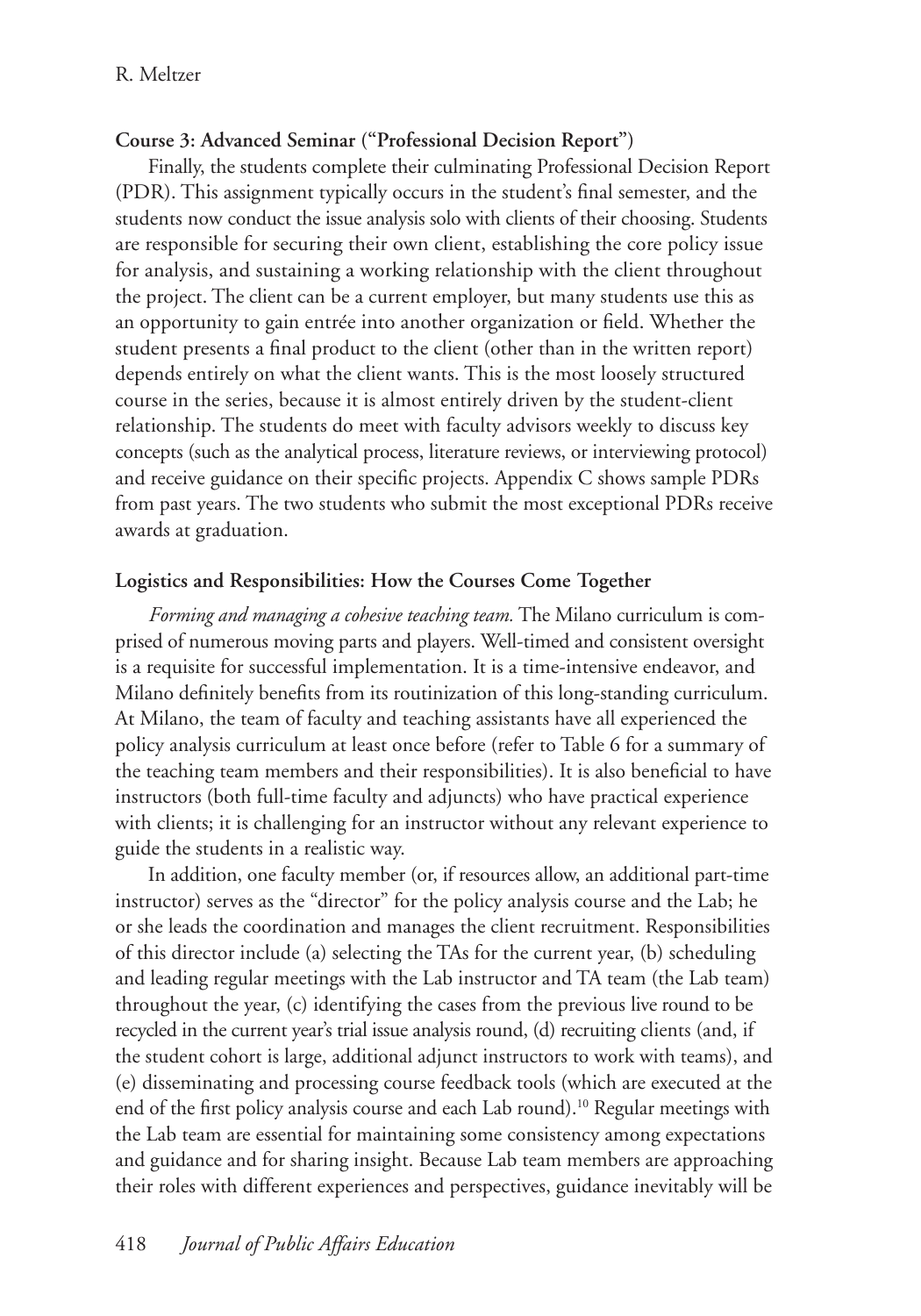varied. However, these regular meetings and a brief orientation for the new instructors before the start of the issue analysis help to minimize discrepancies.<sup>11</sup> At Milano these meetings have become more regular, and complaints from the students about inconsistent advice have diminished.

Table 6. *Teaching Team Responsibilities*

| <b>Team Member</b> | Responsibility                                                                                                                                                                                                                                                                                                                                      |
|--------------------|-----------------------------------------------------------------------------------------------------------------------------------------------------------------------------------------------------------------------------------------------------------------------------------------------------------------------------------------------------|
| Director           | Typically a full-time faculty member or part-time adjunct; responsible for<br>coordinating trial cases, creating student teams, recruiting clients, and<br>organizing cohort-wide plenaries and workshops.                                                                                                                                          |
| Faculty instructor | A full-time faculty member; responsible for teaching introductory policy<br>analysis course, helping to recruit clients, guiding teams through Lab analyses,<br>and advising culminating PDR.                                                                                                                                                       |
| Adjunct instructor | A part-time faculty member; responsible for guiding teams through Lab analyses.                                                                                                                                                                                                                                                                     |
| Teaching assistant | A second-year master's graduate student who completed Policy Analysis and<br>Lab courses in previous year; selected based on exemplary performance and<br>leadeship potential; responsible for advising teams during trial and live issue<br>analysis and conducting tutorial workshops on cost-benefit analysis and<br>professional presentations. |

*Recruiting clients.* Reaching out to and orienting the clients is perhaps the most critical role of the director. This process typically begins toward the middle of the semester preceding the Lab course, and the first round of clients is confirmed before the end of that semester so that students can rank their interest in the available subject areas (a survey is sent around). This process is repeated for the second round of clients. Consistently, at least one third of the clients are repeated from previous years. Other clients are recruited by exploiting personal and professional connections (mostly through the director and other affiliated faculty).<sup>12</sup> The school's strong relationship with practitioners, who are also often adjunct faculty, and with alumni also help bring in new clients. Experience demonstrates that most organizations are very receptive to the opportunity to work with students and to receive free consulting work. The bigger challenge is agreeing with the client on an issue that is narrow enough to address comprehensively in the time allotted and that is not framed in a prescriptive way. That is, the question should warrant the analysis of multiple alternatives; if, for whatever reasons, the outcome is obvious (or inflexible) or if there is no actionable goal, then it is not a good fit for this exercise. In many cases the client will essentially design a research project or best practices review, and this is not in line with the curriculum design. The issue needs to pose a problem that warrants action or resolution, and the preferred strategy should not be predetermined.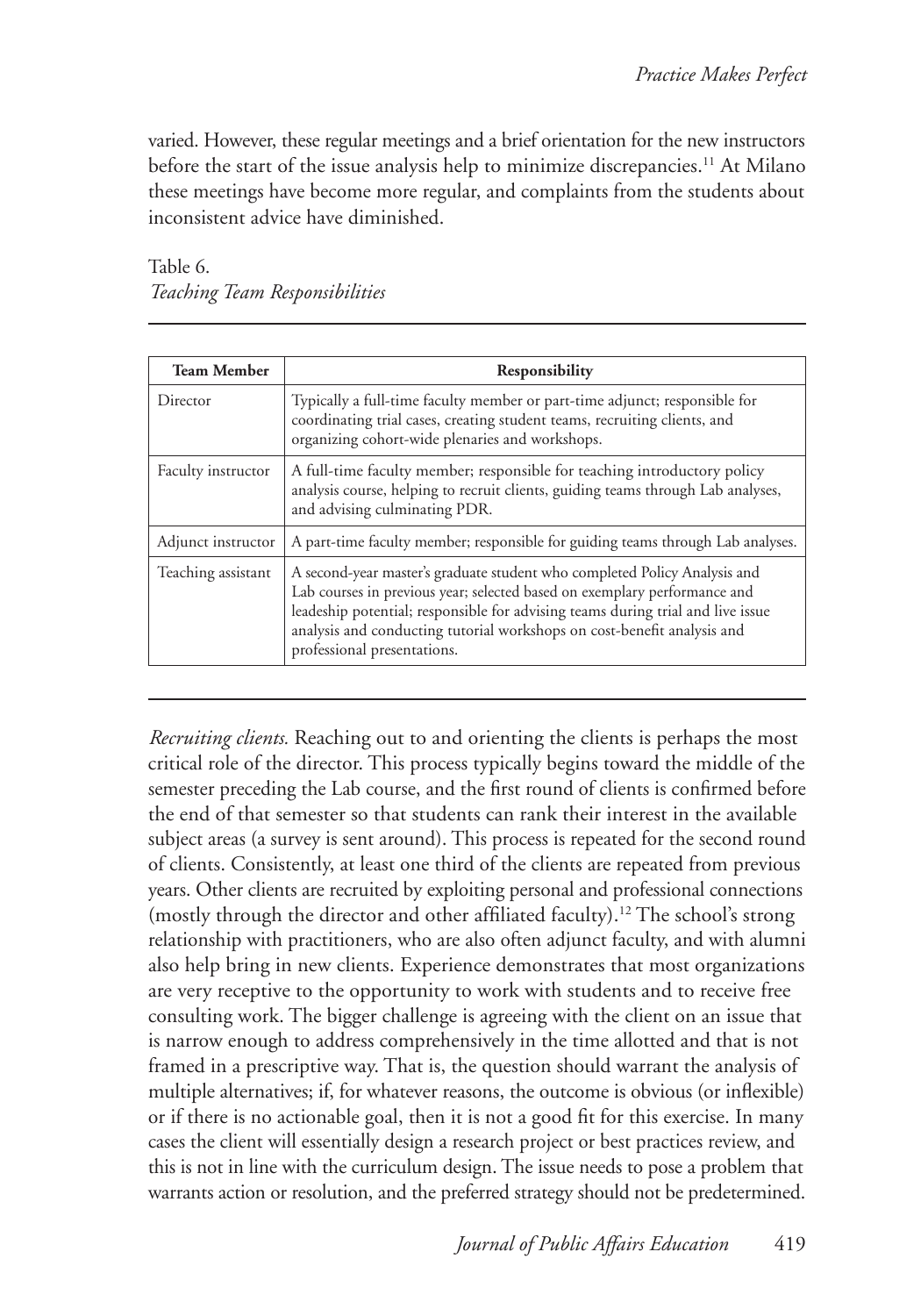As regards client commitment, it generally is quite minimal. The minimum participation involves drafting the mandate (usually with the help of the course director), hosting an initial meeting with the student team at the organization's office, conducting a midpoint meeting (either in person or on the phone), and attending the final briefing at The New School. Although such time is not scheduled explicitly, the client is also expected to interact with the students should they need information, contacts, or other relevant data. Of course, the burden will vary by the organization's size and/or capacity; smaller and understaffed organizations may find any regular interaction with the students hard to manage. Indeed, some clients choose not to repeat the program in the future, because it proved too onerous. However, this is usually the exception; clients generally find the product well worth the time dedicated toward interacting with the students. In fact, clients are often very hands on and request more frequent meetings or updates than are required on by Milano.

Because Milano is situated in New York City, and its degree specializes in urban policy, the clients do reflect this context. All of the government agencies are local, and the nonprofits tend to be focused on urban issues. These tendencies emerge out of The New School's local connections, but they also serve the interests of students. This approach, however, could easily be replicated in the context of state or federal government clients and international NGOs. Time and resources are limited; thus, the Milano program relies on the close proximity of clients, so that students can travel to their offices and any other relevant sites (and so the client can easily attend the briefing). However, with more resources to support travel and virtual interactions, the same approach could be achieved with nonlocal clients. Still, it is important to keep in mind that the more the students need to travel, the less time they will have to dedicate toward productive analysis.

## **Integrated Client-Based Curricula Produce Tangible Outcomes**

Outcomes from the client-oriented policy analysis coursework are evident both inside and outside of the classroom. First, the improvement from the first to the final policy memo is quite impressive. The final reports produced by teams usually display quality that is legions beyond what was achievable in the first memo assignment. In what is a relatively short amount of time, the students transform their writing styles and become incredibly agile at writing direct and cogent analytical arguments. This improvement is largely due to the rigid parameters that direct their writing assignments from the beginning and also the repeated opportunities for revision and rethinking. The transformation is also highly contingent on extensive professor involvement: Grading the memos with such attentiveness takes time, and professors also usually meet with students to discuss the revisions.

Second, the students hone their presentation skills. For many, the briefings are their first experience with formal, and in the case of the live briefings, high-stakes presentations. During the trial and live briefings, every student is required to present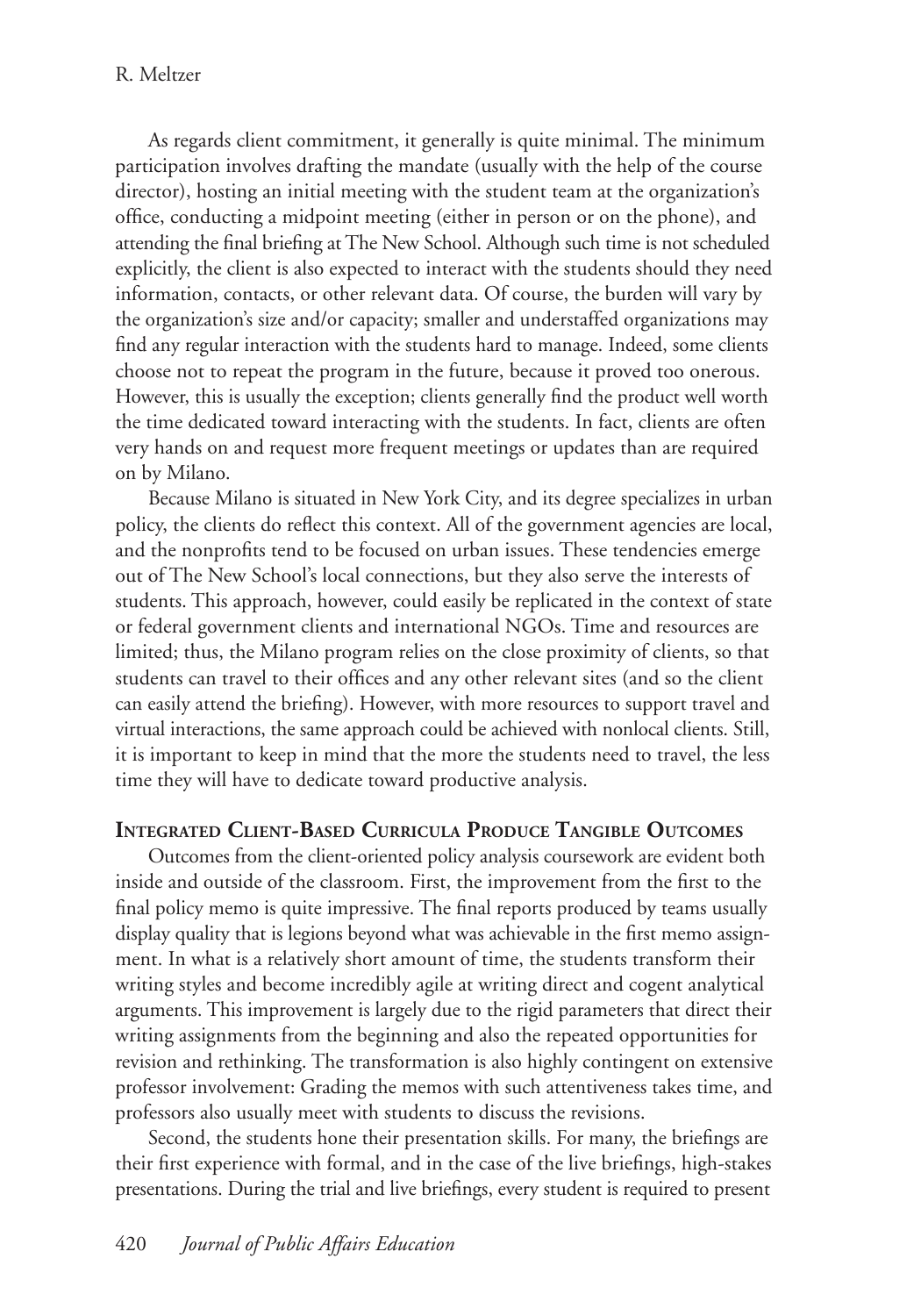a part of the PowerPoint without notes, and they must field spontaneous questions during and after the presentation. This is not an exercise in presenting a flawless analysis; rather, it is an opportunity to orally portray and defend a well-formed argument that is bolstered by quantitative and qualitative evidence. The students learn how to think on their feet and how to sell a defensible argument with actionable recommendations in a relatively high-pressure context.

Third, the utility of a common language, as provided by the five-stage model, becomes evident in the Lab course when teams are comprised of students from different Policy Analysis sections (and instructors). Jumping into a tightly scheduled project is largely facilitated by the common analytical foundation that the team members share. Alumni have also indicated that these analytical "heuristics" help them tackle complex and unfamiliar problems in their interviews and jobs.

Fourth, the students have in their job market portfolio relatively polished, policy-relevant memos that are professional and concise. In addition, the numerous presentation opportunities help to hone interviewing skills and general confidence in public speaking.

Fifth, the Lab and PDR courses generate networking opportunities and contacts for future internship and postgraduation job prospects. Indeed, a good number of students either work with their Lab or PDR client or related organizations after completing the degree.

Finally, there is a public relations benefit from the client-based coursework. The client-based work not only helps connect the graduates (and the school's name) to the professional world but also associates the school with a product that can be marketed. For example, the service provided by Milano's Lab and Advanced Seminar to local organizations and agencies is a great value added: It costs the client almost nothing (save coordination costs of working with the team) and provides them with new, organized information (that they probably would not have collected on their own). Indeed, based on client surveys conducted after the completion of the Lab from two consecutive years, about one third of the clients revealed that they likely would have not researched the topic had it not been for the student team's work. In addition, in surveys (and through numerous anecdotal accounts) clients respond enthusiastically to the professionalism and rigor of the students' work; the product often "far exceeds" their expectations. Clients almost unanimously report that they would work with another team and would recommend the Lab experience to another potential client.

Admittedly, the client-based curriculum also exposes the school to potential bad press. That is, if clients have unfavorable experiences and/or outcomes, the school's reputation and any postgraduation prospects for the students could suffer. This is an undeniable risk, and one that is mediated by close supervision of the student teams. At Milano, not only do teams meet at least two times per week with their faculty advisors and TAs, but every major deliverable is also reviewed by the faculty member before it goes to the client.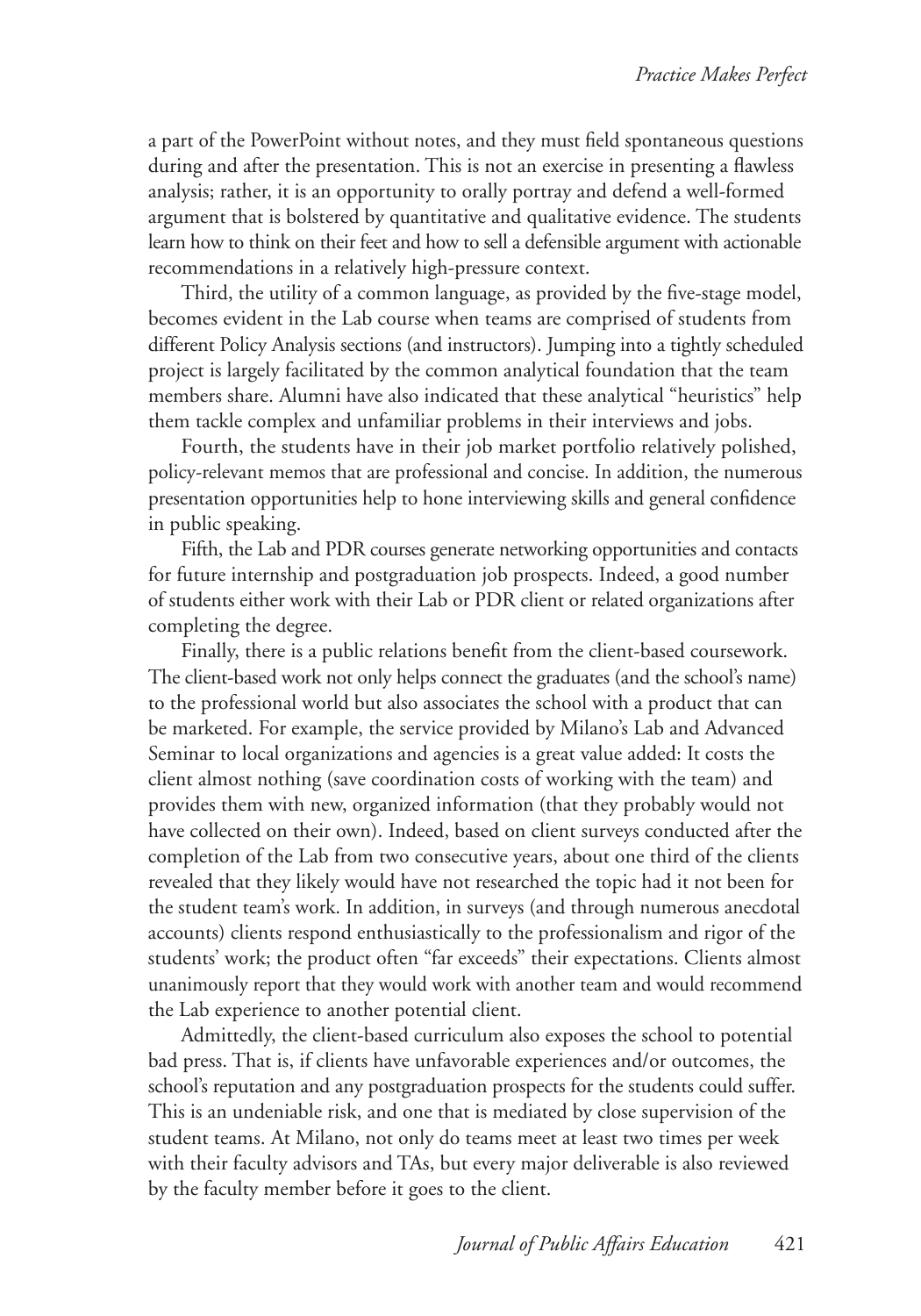## **Conclusion**

This paper considers a method for teaching policy analysis that relies on a strong link between theory and practice and one that integrates client-based coursework throughout the graduate school experience. A survey of graduate programs in public affairs indicates that an intensive client-based curriculum for a policy degree is rare; any client-based learning typically occurs sporadically or as a culminating capstone event. Only 6 out of 278 U.S. public affairs programs incorporate client-oriented work continuously into their master's curricula. And the policy analysis curriculum at Milano has a slightly different approach, even among these highly integrated programs. It relies on formal theoretical foundations and multiple, incremental iterations of client-based work to instruct students on how to make transparent and systematic decisions in a variety of policy and organizational contexts.

If we expect professional public affairs degrees to prepare students for real-world challenges, then it is reasonable that the curriculum emphasize repeated analytical applications that mirror the resource constraints and interpersonal interactions of actual decision-making scenarios. The implication from the highly client-integrated programs is that a client-based curriculum should be interwoven throughout as much of the coursework as possible and not limited to culminating theses or capstone projects. Interactions with clients and urgent policy issues can be intimidating and pressure filled. By providing repeated opportunities for students to practice resourceand time-constrained issue analysis and client relations, student confidence is developed and analytical skills are more ingrained. This kind of training serves as a bridge from the classroom to the professional world and sets up the students with highly transferrable skills that they can employ adeptly in interviews and on the job. At Milano, students overwhelmingly isolate the client-based coursework as the most valuable experience from their graduate studies, and the clients find value in the products as well.

The Milano case is an instructive illustration of a client-integrated approach that is exceptional in its theory-practice link and its continual reliance on clientbased applications. That said, Milano's approach is transferrable. The urban focus and application of the Milano curriculum provides really nothing more than a context for skill development; therefore, to accommodate students studying management, public administration, or even international affairs, the adjustments are primarily in the topical content (i.e., the client's field or orientation). Milano, a relatively small program, relies on a rather personalized approach for client recruitment and project assignment; larger programs can make this process more routinized and cast wider nets for client recruitment to reduce preparation time. The efficacy of the Milano program relies heavily on instructor commitment, and this component cannot be compromised as easily. To shepherd the students through the various phases of the client-based work and to ensure quality control for the live clients, the instructors need to be available to students and conscientious in their oversight. This commitment ensures a coherent learning experience for the students and a solid reputation for the program.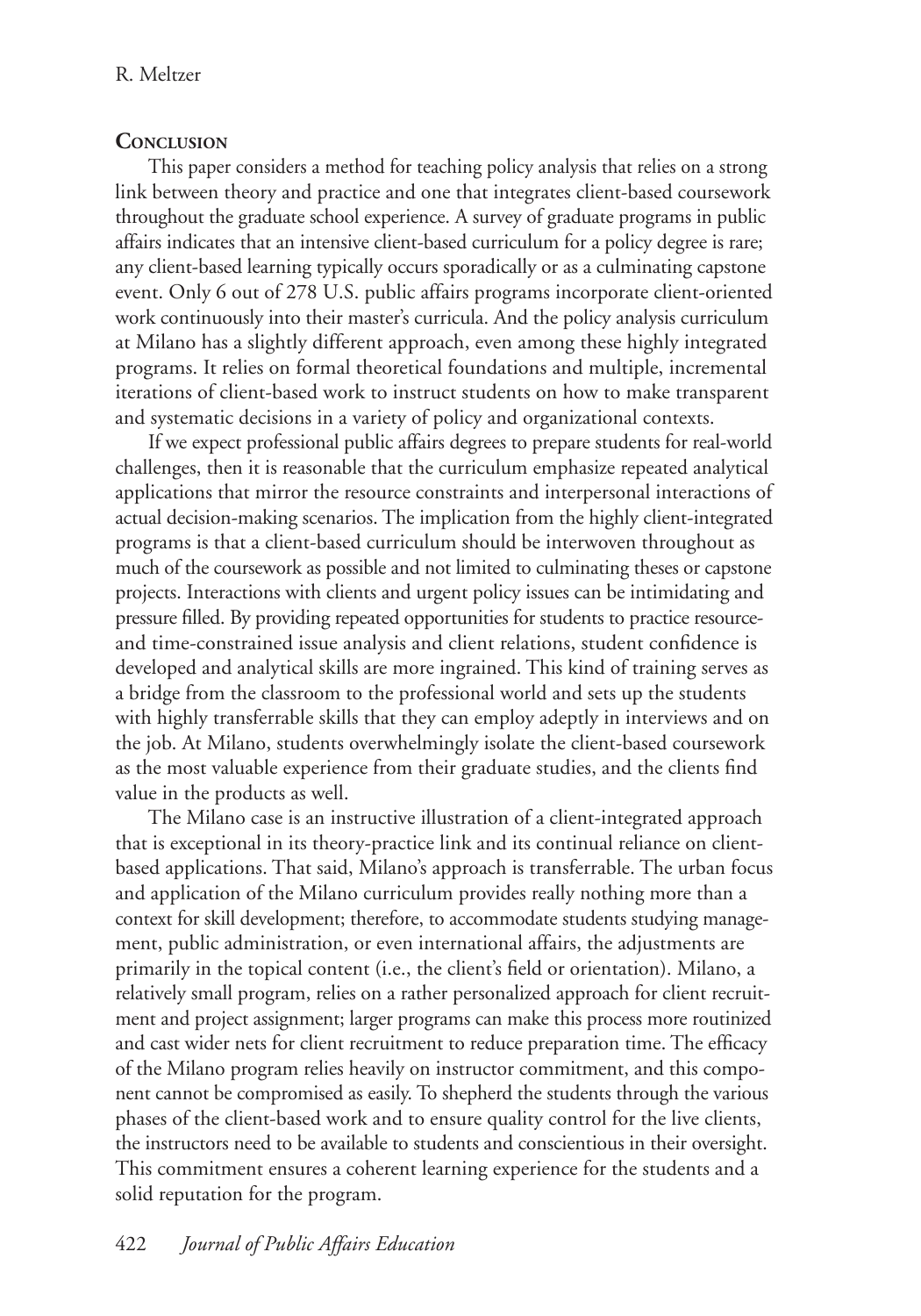The regular involvement of live clients guarantees that students are exposed to current issues; the challenge is keeping the analytical framework on the cutting edge. The Milano program benefits from the coordination of its long-standing curriculum, but its somewhat traditional technical approach begs for the consideration of more innovative tools. Rather than relying so heavily on a single, stylized framework, theoretical foundations could (and probably should) consciously incorporate alternative decision-making models. Policy communications could move beyond the traditional memo or PowerPoint presentation toward more multimedia forms; students also found PowerPoint presentations to be unsuited for particular contexts. As long as the client component is continuous and diversified (in terms of live and simulated, of team and individual), there is ample room to tailor the analytical scheme to match the mission and needs of any particular program. In the end, the process has the potential to simultaneously shift pedagogical approaches and real-time policy discourse and action.

## **FOOTNOTES**

- For example, the questions asked students to rate their experience in the policy analysis core classes and to rate how well the curriculum prepared them to make evidence-based, systematically assessed decisions in their current employment. The respondents were also asked to identify aspects of the program they found particularly valuable; content was analyzed for reference to the policy analysis curriculum and/or the skills gleaned from it.
- 2 This was the only survey with some incentive attached to it (respondents were entered into a drawing to win either an iPod or Kindle).
- 3 I focus on the content of the core curriculum and not electives, because the latter are idiosyncratic to the student; it is a reasonable assumption that every student is required to take the core classes.
- 4 This method will underrepresent the degree of client-based work for programs that do not fully disclose it on their websites; however, I argue that if it is a core piece of the curriculum, it should be publicized on the program's website.
- 5 The University of Oregon's program is the one exception: There is no required first-year, clientbased work, but the applied curriculum is varied and intensive enough in other ways to warrant its consideration among the integrated programs.
- 6 See an (abbreviated) schedule of lecture topics (lifted from the full syllabus) for the introductory Policy Analysis course in Appendix A. Although not comprehensive, it gives a sense of the order of topics and materials used in class.
- 7 The strength of the Allison and Zelikow treatment is actually their multiple-lens approach, illustrating that the decision-making process can be explained in different ways depending on the theoretical framework. The students engage in similar discussions in class when they are assigned readings on alternative policy decision-making models. This part of the curriculum is omitted here for purposes of brevity.
- 8 Additional faculty members (either full-time or adjuncts) are brought in to supervise the teams, because each section typically has five or six teams and only one instructor and TA. Each instructor and TA pair works with two teams.
- 9 This return rate is consistent with client-based courses at other institutions: for example, according to Allard and Straussman (2003), between 25% and 50% of the clients participating in the MPA workshop at the Maxwell School return for another round. The recruitment of new clients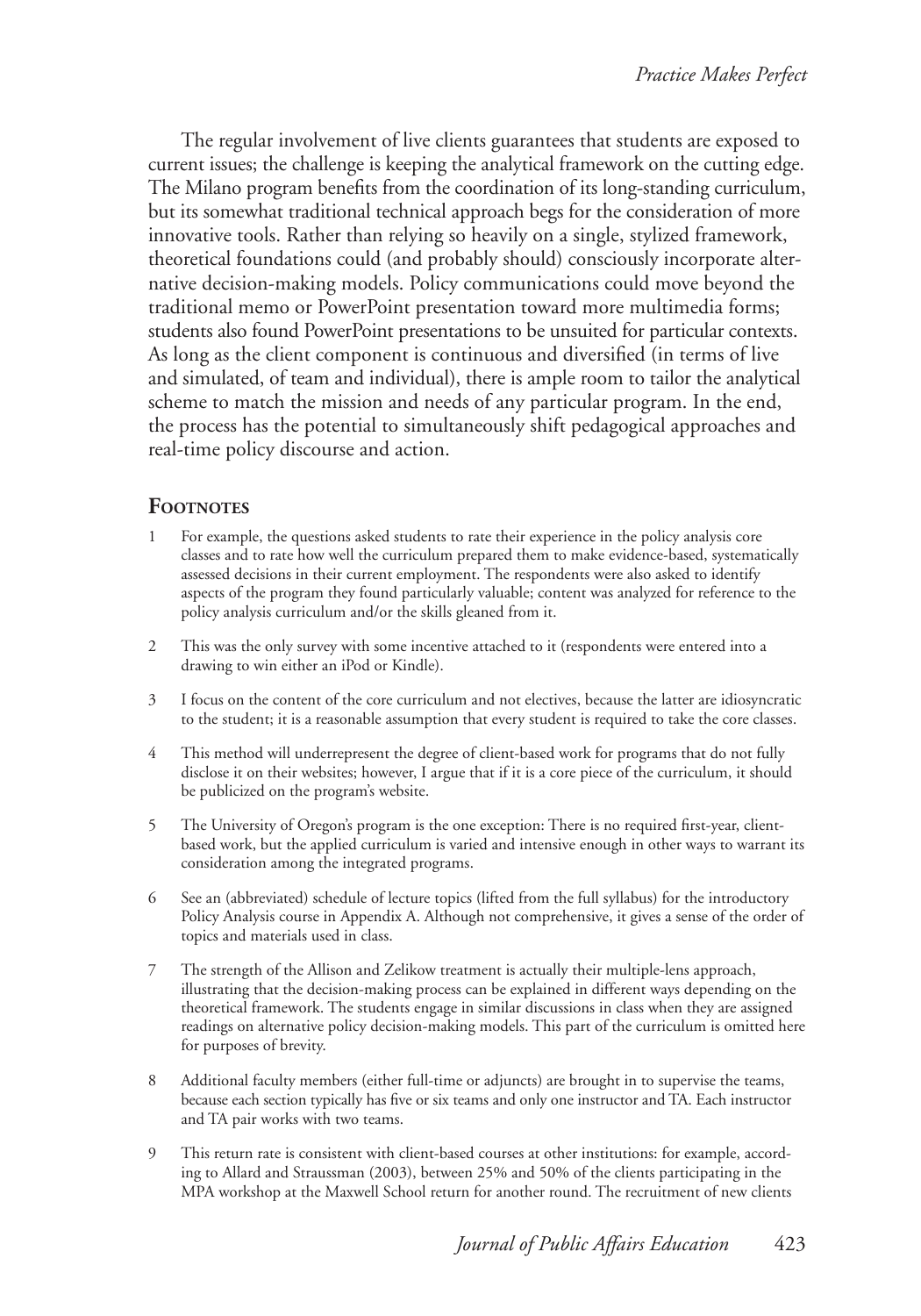(instead of a higher number of repeat clients) is mostly a product of the director's discretion (the contacts and issues of interest typically shift from year to year). However, some previous clients might find the involvement too time-consuming or that they no longer have a qualified project, both of which would deter them from repeating the experience.

- 10 Coordination of feedback is a critical component. It involves several parties, because there is feedback from the instructor, TA, and each member of the student team. In addition, the goal is to return the feedback from the first round of Lab clients to the students before the start of the second round of Lab clients, so that they have this information to influence their performance going forward. This task is usually facilitated by having spring break between the two live Lab rounds.
- 11 In addition, over the years Milano has developed a cohort of instructors who are familiar with the curriculum and help to maintain consistency in the pedagogy.
- 12 Another strategy is to advertise, on the program's website or through mailings, the projects as an opportunity for clients to receive free consulting work; this shifts the burden onto the clients to contact the school (although it may bring in a larger pool than the program can handle). The Wagner School at New York University, for example, does this for its capstone projects.

#### **Acknowledgments**

I thank Doug Besharov, Jenny Oser, and Beryl Radin for their helpful comments and insights. I also thank Pooya Ghorbani for excellent research assistance.

#### **References**

- Allard, S. W., & Straussman, J. D. (2003). Managing intensive student consulting capstone projects: The Maxwell School Experience. *Journal of Policy Analysis and Management, 22*(4), 689–701.
- Allison, G., & Zelikow, P. (1999). *Essence of decision: Explaining the Cuban Missile Crisis*. New York, NY: Longman.
- Amy, D. J. (1984). Why policy analysis and ethics are incompatible. *Journal of Policy Analysis and Management, 3*(4), 573–591.
- Bardach, E. (2009). *A practical guide for policy analysis: The eightfold path to more effective problem solving*. Washington, DC: CQ Press.
- Baumgartner, F. R., & Jones, B. D. (2009). *Agendas and instability in American politics*. Chicago, IL: University of Chicago Press.
- Behn, R. D. (1985). Policy analysts, clients, and social scientists. *Journal of Policy Analysis and Management, 4*(3), 428–432.
- Boardman, A. E., Greenberg, D. H., Vining, A. R., & Weimer, D. L. (1996). *Cost benefit analysis: Concepts and practice*. Upper Saddle River, NJ: Prentice åHall.
- Elmore, R. F. (1979–80). Backward mapping: Implementation research and policy decisions. *Political Science Quarterly, 94*(4), 601–616.
- Flyvbjerg, B. (2005). Social science that matters. *Foresight Europe*, 38–42.
- Herzlinger, R. E., & Nitterhouse, D. (1994). *Financial accounting and managerial control for nonprofit organizations*. Cincinnati, OH: South-Western Educational Publishing.
- Jenkins-Smith, H. C. (1982). Professional roles for policy analysts: A critical assessment. *Journal of Policy Analysis and Management, 2*(1), 88–97.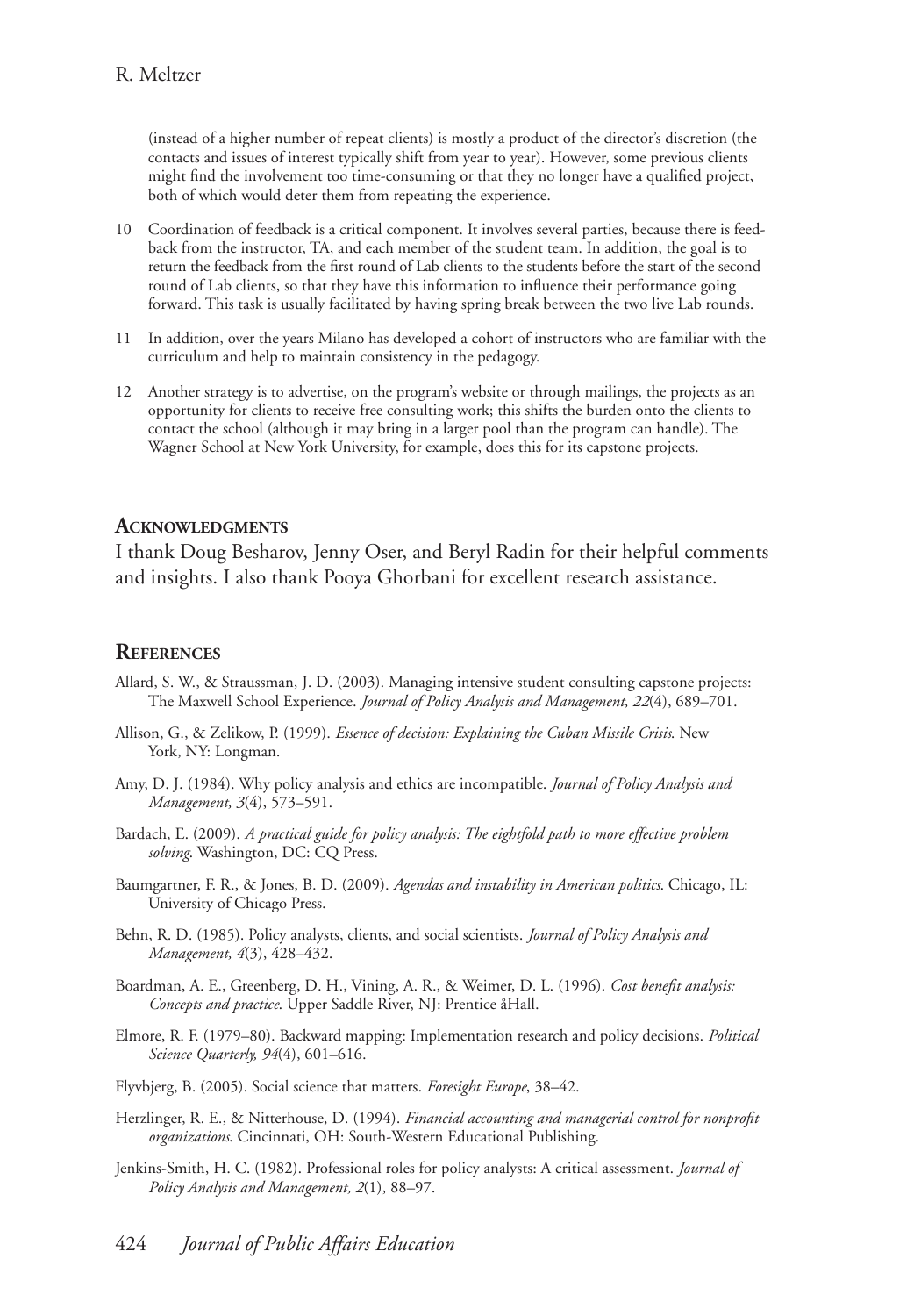Kelman, S. (1992). Cost-benefit analysis, an ethical critique. In J. M. Gilroy & M. Wade (Eds.), *The moral dimension of public policy choice*. Pittsburgh, PA: University of Pittsburgh Press.

Kingdon, J. W. (2003). *Agendas, alternatives and public policies*. New York, NY: Longman.

Lasswell, H. D. (1956). *The decision process: Seven categories of functional analysis*. College Park, MD: University of Maryland Press.

———. (1971). *A pre-view of policy sciences*. New York, NY: American Elsevier.

Lindblohm, C. E. (1959). The science of "muddling through." *Public Administration Review, 19*(2), 79–88.

- Lynn, L. E., Jr. (1980). *Designing public policy*. Santa Monica, CA: Goodyear Publishing.
- Massie, C. Z. (1995). Teaching introduction to public administration via the case method. *Journal of Public Administration Education, 1*(2), 102–115.

Meltsner, A. (1976). *Policy analysts in the bureaucracy*. Berkeley, CA: University of California Press.

- Miller, H. T. (1997). Why teaching theory matters. *Journal of Public Administration, 3*(3), 363–373.
- Moore, M. H. (1983). Social science and policy analysis. In D. Callahan & B. Jennings (Eds.), *Ethics, the social sciences and policy analysis*. New York, NY: Plenum.
- Munger, M. C. (2000). *Analyzing policy: Choices, conflicts, and practices*. New York, NY: Norton.
- Radin, B. A. (2012). *Policy analysis reaches midlife*. Paper prepared for the 22nd IPSA World Congress, Madrid, Spain.
- Stokes, D. E. (1986). Political and organizational analysis in the policy curriculum. *Journal of Policy Analysis and Management, 6*(1), 45–55.
- Stokey, E., & Zeckhauser, R. (1979). A *primer for policy analysis*. New York, NY: Norton.
- Stone, D. (2002). *Policy paradox: The art of political decision making*. New York, NY: Norton.
- Szanton, P. (1981). *Not well advised*. New York, NY: Russell Sage Foundation.
- Trumbell, W. H. (1990). Who has standing in cost-benefit analysis? *Journal of Policy Analysis and Management, 9*(3), 201–218.
- Vining, A. R., & Weimer, D. L. (2002). Introducing policy analysis craft: The sheltered workshop. *Journal of Policy Analysis and Management, 21*(4), 697–707.
- Weimer, D. L. (2012). The universal and the particular in policy analysis and training. *Journal of Comparative Policy Analysis, 14*(1), 1–8.
- Weimer, D. L., & Vining, A. R. (2011). *Policy analysis: Concepts and practice*. Upper Saddle River, NJ: Prentice Hall.
- Wheelan, C. (2011). *Introduction to public policy.* New York, NY: Norton.

Rachel Meltzer is an assistant professor of Urban Policy at the Milano School of International Affairs, Management, and Urban Policy at The New School. Her research centers on issues related to housing, economic development, and local public finance and on how public policies in these areas affect neighborhoods and cities. She teaches graduate classes on policy analysis, quantitative methods, urban economic development, and public finance.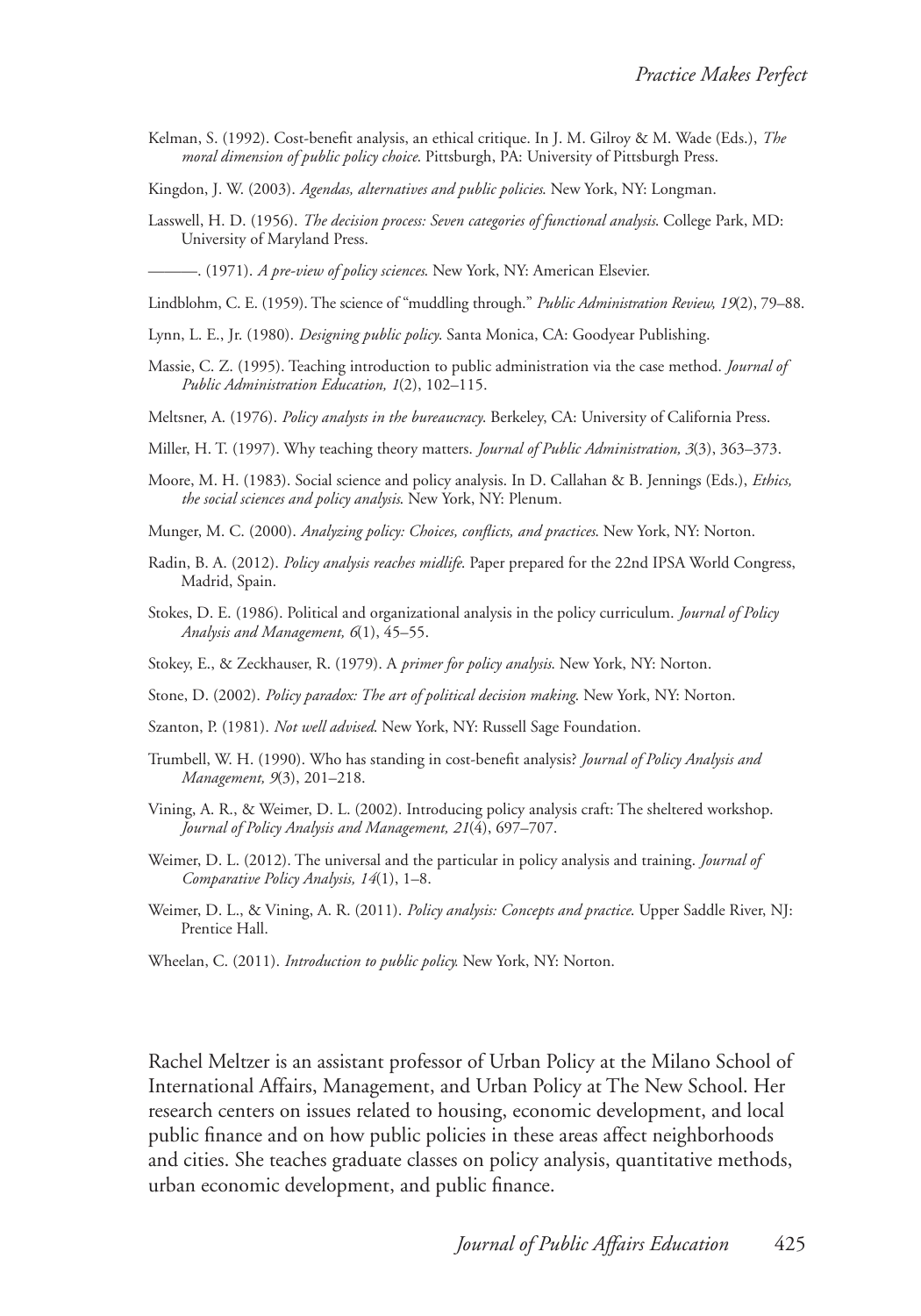## **Appendix A**

## **Abbreviated List of Class Topics**

| <b>Class</b>       | <b>Topic</b>                                      | Case/Reading                                                                                            | Source                             |
|--------------------|---------------------------------------------------|---------------------------------------------------------------------------------------------------------|------------------------------------|
| Class 1            | Problem<br>Definition                             | Air Pollution and Democracy:<br>The Mexico City School Calendar<br>Change Proposal                      | $KSG^*$                            |
| Class <sub>2</sub> | Generating<br>Alternatives                        | Ellen Schall and the Department of<br>Juvenile Justice                                                  | <b>KSG</b>                         |
| Class 3            | Objectives and<br>Evaluative Criteria             | The Challenge of Adapting to Cli-<br>mate Change: King County Brings<br>Local Action to a Global Threat | <b>KSG</b>                         |
| Class 4            | Analysis and<br>Recommendations                   | Swimming Pools                                                                                          | <b>KSG</b>                         |
| Class 5            | Review of<br><b>Analytical Process</b>            | Seattle Commons                                                                                         | Electronic<br>Hallway              |
| Class 6            | Alternatives to the Five-<br>Stage Model          | Stone (2002); Lindblohm (1959);<br>Kingdon (2003); Baumgartner &<br>Jones (2009); Elmore (1979)         | See<br>references                  |
| Class 7            | Intro to Cost-Benefit<br>Analysis and Discounting | Herzlinger & Nitterhouse (1994);<br>Stokey & Zeckhauser (1978);<br>Wheelan (2011)                       | See<br>references                  |
| Class 8            | Discounting<br>Applied                            | Leicester Polytechnic Institute                                                                         | Herzlinger &<br>Nitterhouse (1994) |
| Class 9            | CBA Applied                                       | Crossrail (A): The Business Case                                                                        | <b>KSG</b>                         |
| Class 10           | Critical Perspectives<br>on CBA                   | Boardman et. al. (1996); Trumbell<br>(1990); Kelman (1992); Jenkins-<br>Smith (1982); Amy (1984)        | See<br>references                  |

KSG = Kennedy School of Government Case Program.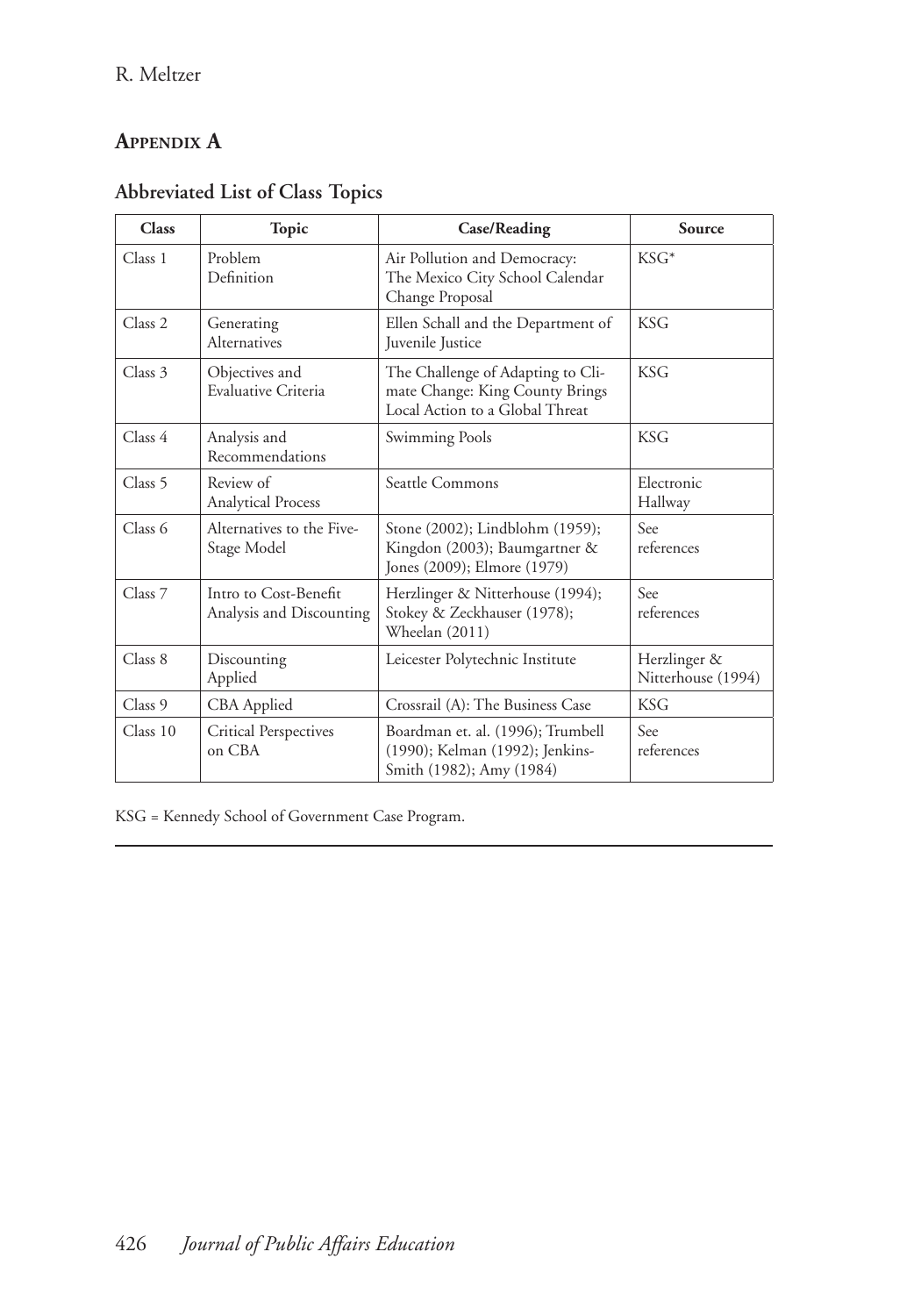## **Appendix B**

## **Abridged Sample Policy Mandate for Laboratory in Issue Analysis**

Milano The New School for Management and Urban Policy 72 Fifth Avenue, New York, N.Y. 10011 - (212) 229-5400 - www.milano.newschool.edu

## **Laboratory in Issues Analysis Spring 2010**

### **Mandate**

## **CLIENT/AGENCY: New York City Department of Small Business Services, District Development Unit,** 110 William Street, 7th Floor, New York, NY 10038

## **CENTRAL POLICY ISSUE:**

- 1. What can District Development do to determine the relative health of low-to moderate-income neighborhood business districts in New York City?
- 2. How can District Development use this information to help make funding allocations through the Avenue NYC program?

## **BACKGROUND OF ISSUE:**

### *New York City Department of Small Business Services*

The New York City Department of Small Business Services (SBS) makes it easier for companies in New York City to form, do business, and grow by providing direct assistance to business owners, promoting commercial districts, promoting financial and economic opportunity among minority- and women-owned businesses, preparing New Yorkers for jobs and linking employers with a skilled and qualified workforce.

SBS' District Development Unit supports community-based economic development organizations throughout New York City in order to create the conditions under which local businesses thrive and residents enjoy access to a vibrant mix of goods and services. Through its network of 64 Business Improvement Districts (BIDs), SBS' District Develop ment unit oversees the provision of almost \$100 million in services annually. District Development also partners with dozens of local development corporations, merchants associations and other neighborhood economic development organizations through Avenue NYC.

### *Avenue NYC*

The Agency's Avenue NYC program provides funding to non-profit economic development organizations (local development corporations, merchant associations, and other community organizations) to carry out commercial revitalization activities in neighborhood business districts throughout New York City. The Avenue NYC program is funded entirely through SBS' annual allocation of Community Development Block Grant (CDBG) dollars, administered through the Entitlement Communities program of the U.S. Department of Housing and Urban Development (HUD).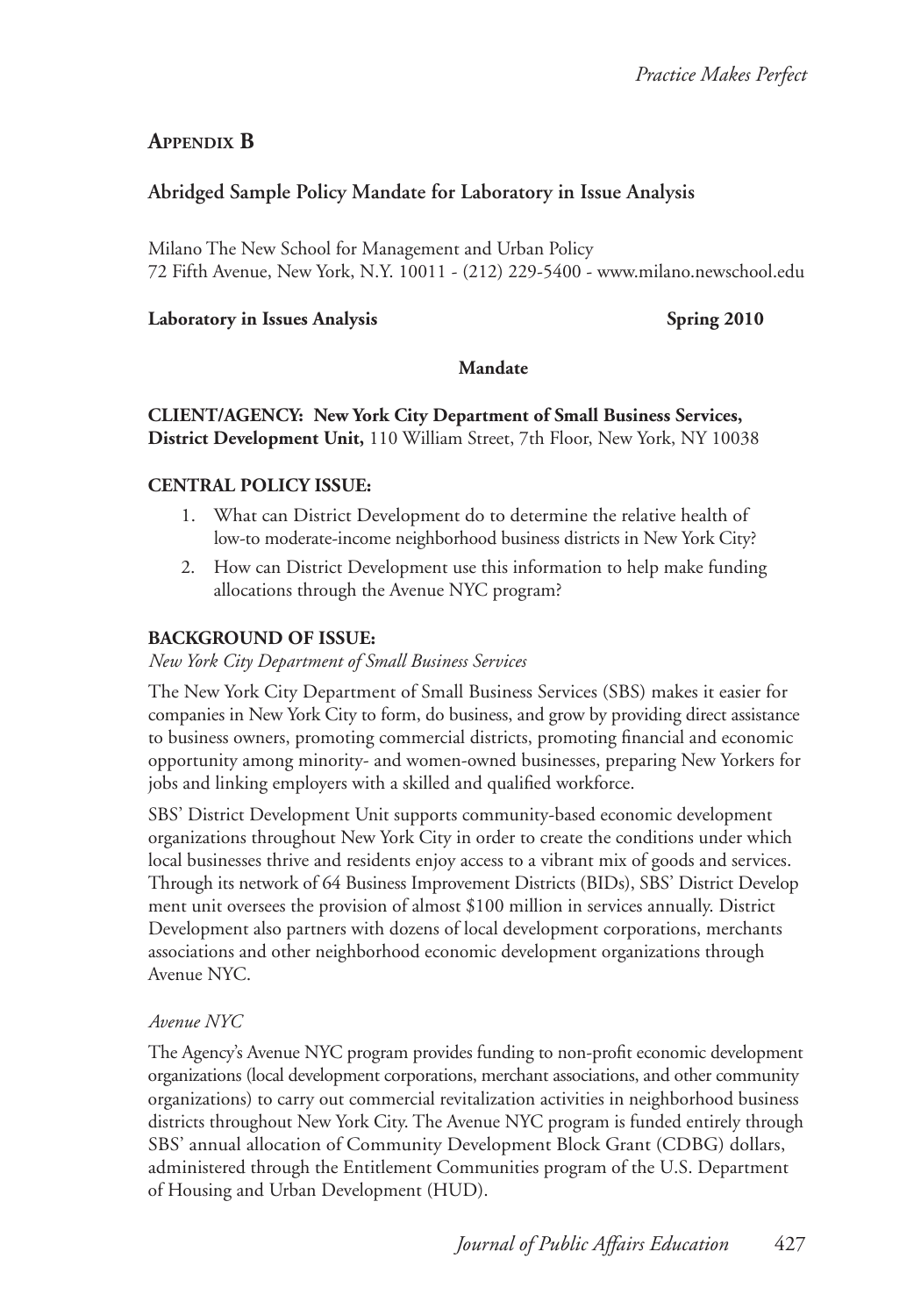**NATURE OF THE PROBLEM:** Each year SBS receives applications for Avenue NYC funding from an average of 85 non-profit economic development organizations throughout the five boroughs. Funding decisions are based on three broad criteria:

1) Existing Organizational Capacity (40%); 2) Strength of the Avenue NYC Project Proposal (50%); 3) Viability of the Proposed Avenue NYC Budget (10%)

SBS evaluators prioritize applicants' dedication of human resources to a proposed project, previous experience carrying out commercial revitalization activities, previous experience contracting with the City of New York, and the alignment of adequate financial resources toward the proposed project when making their funding decisions. The challenge in making funding decisions based on these criteria is that the focus is largely on organizations, rather than on the neighborhoods they serve.

Applicants are requested to provide a general overview of their targeted commercial district and highlight current conditions and trends related to the retail mix and vacancy rate in that district as part of the application. However, these descriptions are often subjective in nature and are not incorporated into SBS evaluators' funding decisions in any meaningful way. Designation as a low- to moderate-income commercial district as defined by HUD's CDBG requirements is the only objective criterion that is consistently applied in directing where Avenue NYC program investments are made.

Given that SBS cannot fund all CDBG-eligible neighborhood business districts through the Avenue NYC program, what are other neighborhood-specific characteristics (aside from CDBG eligibility) that the Agency should consider when making its funding decisions? What data is currently available that will allow the Agency to acquire a more nuanced understanding of the low- to moderate-income commercial districts served by applicant organizations? How can the Agency easily aggregate and use this information on an annual basis to help determine where Avenue NYC investments should be made throughout the five boroughs?

**Proposed Approach:** SBS is engaging the Milano Policy Lab to assist District Development staff in creating this more objective and comprehensive means of determining the health of the low- to moderate-income neighborhood business districts served by Avenue NYC applicants. The ultimate goal of the project is to have a system (e.g., a matrix) that provides up-to-date information on specific indicators of neighborhood business district health across the multiple neighborhoods served by Avenue NYC applicants. The neighborhood-specific data will help Agency staff to compare the health of individual districts to one another and will complement the information included in the Avenue NYC applications so that staff can more rationally determine where Avenue NYC investments should be made.

Possible indicators of neighborhood business district health may include crime and foreclosure rates, property values, business openings/closings, business tax revenues, owneroccupancy rates, among others. In selecting the indicators, however, focus should remain on the commercial corridor. While surrounding residential conditions unquestionably impact business district conditions, the system created must adequately capture what is happening along the commercial corridor served by an Avenue NYC applicant.

Reliability of data sources, frequency with which these sources are updated, and ease of accessing and aggregating these data sources must be the primary considerations when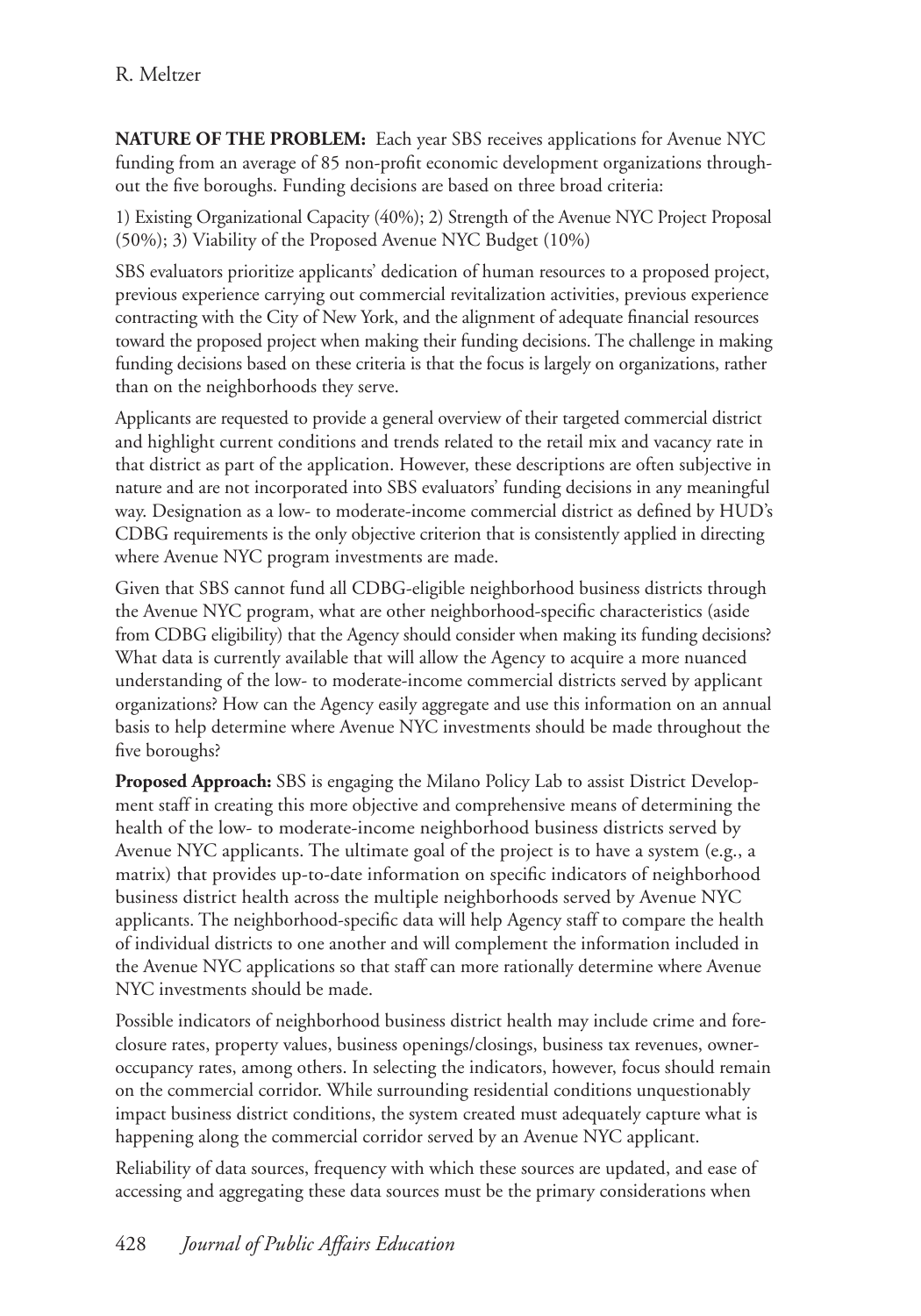designing the system. The number of staff dedicated to overseeing the Avenue NYC program is small, and therefore, ease of compiling the data from multiple sources and segmenting of that data by individual districts must be considered when selecting the indicators included in the final deliverable.

District Development staff will work with the Milano Policy Lab group to define individual neighborhood business district boundaries and the total number of districts included in the final deliverable. Ideally, the system would include information on all neighborhood business districts represented by Avenue NYC applicant organizations so that this information could assist staff in making FY2011 funding decisions (to be made in May 2010). If this is not possible, however, District Development staff will determine a limited number of neighborhood business districts on which the selected indicators should focus.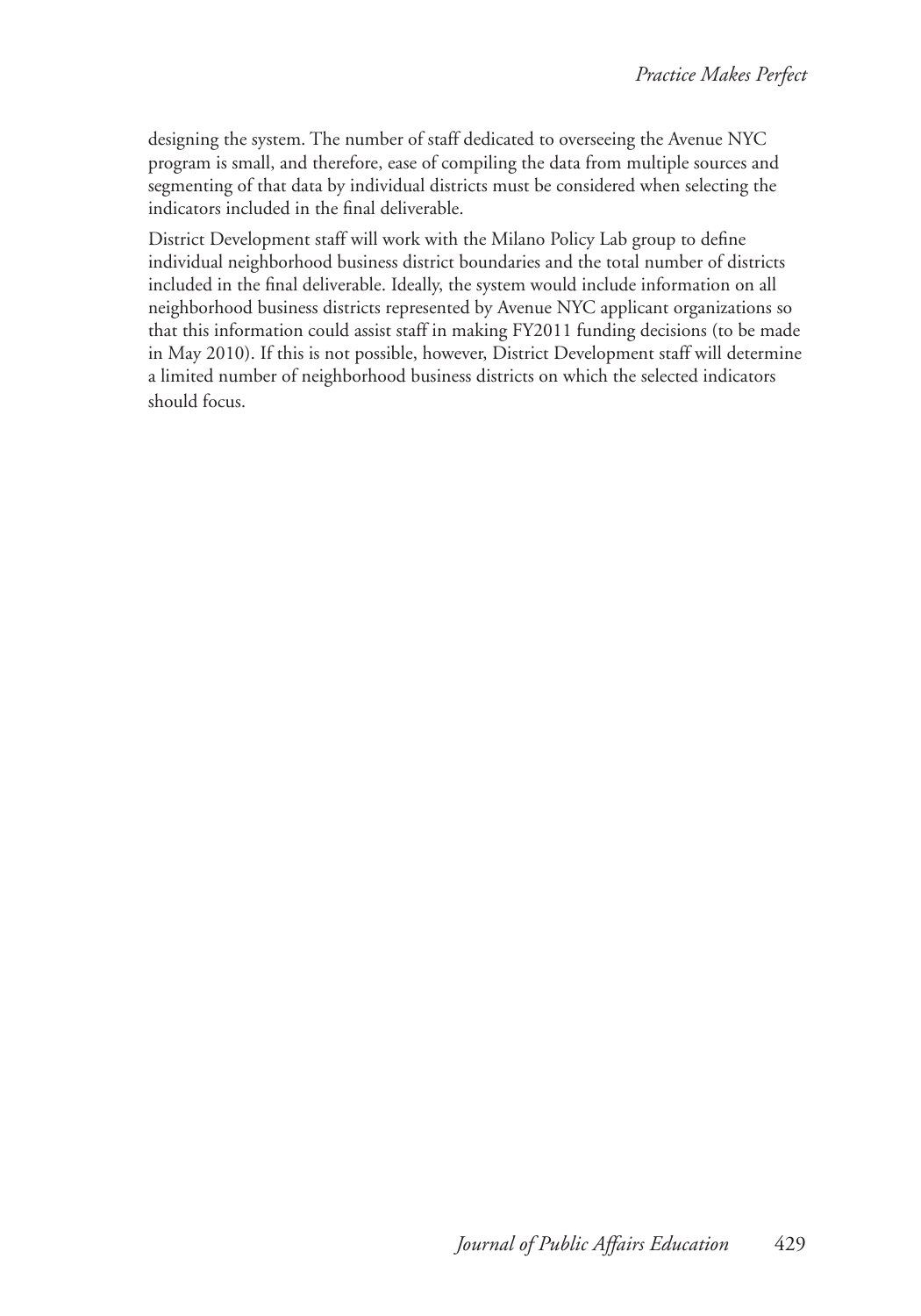| Client                                                                          | <b>Central Policy Issue</b>                                                                                                                                                                                                      |
|---------------------------------------------------------------------------------|----------------------------------------------------------------------------------------------------------------------------------------------------------------------------------------------------------------------------------|
| NYC Department of Parks & Recreation                                            | What performance metrics should the Recreation Division employ to help guide new programming,<br>redefine and measure the success of existing programming?                                                                       |
| Office of Vital Records, NYC Dept. of Health & Mental<br>Hygiene                | How can the Corrections & Amendments Unit enhance its workflow in order to create a more cus-<br>tomer responsive and efficient process?                                                                                         |
| Hostelling International New York                                               | term rentals (less than 30 days) in most multi-unit residential buildings, a law that goes into effect<br>How should Hostelling International respond to a recently enacted New York law banning short–<br>May 1, 2011?          |
| Gale Brewer, New York City Councilwoman                                         | What should Councilmember Brewer propose the City do to improve voter turnout?                                                                                                                                                   |
| United Way NYC                                                                  | How should United Way restructure its food stamps outreach program in order to better achieve the<br>organization's goals of expanding access to food stamps for low income New Yorkers?                                         |
| Annenberg Institute for School Reform                                           | What should the Annenberg Institute for School Reform recommend to optimize the role students<br>and parents can play in meaningful and sustainable school transformation?                                                       |
| Citizens Budget Commission                                                      | What position should the Commission take with regard to the construction of waste-to-energy facili-<br>ties for the disposal of the City's municipal waste?                                                                      |
| Taxi & Limousine Commission                                                     | How should the Taxi and Limousine Commission operationalize the Five-Borough Taxi Plan, a new<br>category of taxicab (called a Borough Taxi) that would be permitted to pick up "street-hail" passen-<br>gers outside Manhattan? |
| SAGE (Services & Advocacy for Gay, Lesbian, Bisexual and<br>Transgender Elders) | How can SAGE advance affordable housing opportunities for LGBT older adults in NYC?                                                                                                                                              |

**Appendix**

**C**

**List of Sample Lab Clients and PDRs**

List of Sample Lab Clients and PDRs